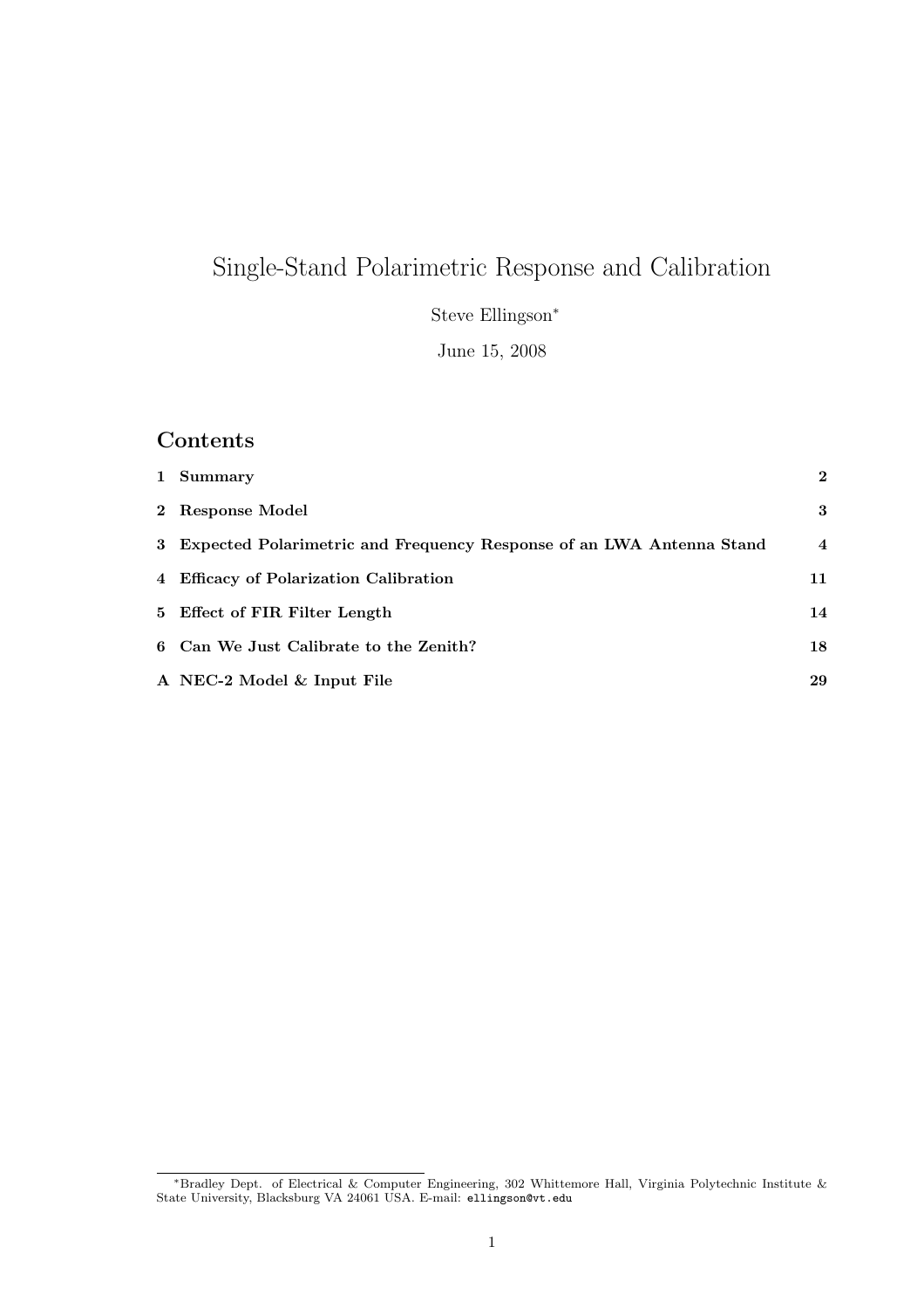### 1 Summary

This memo addresses the polarimetric response and calibration of LWA antenna stands, considered one at a time in isolation (i.e., without mutual coupling). As described in LWA Memo 119 ("Long Wavelength Array Station Architecture") [1], an LWA antenna stand consists of two orthogonal "inverted-vee" dipole antennas mounted above a ground screen.<sup>1</sup> The terminals of each dipole are interfaced to a coaxial cable using an "active balun." The cable connecting each active balun to the electronics shelter has length on the order of 150 m. Inside the electronics shelter, each signal is separately digitized and converted from the raw linear polarizations to calibrated orthogonal circular polarizations. This processing is to be done simultaneously and coherently over the entire bandwidth of interest; i.e., at least 20–80 MHz. Finally, the calibrated circulars are to be combined to form full-bandwidth beams. There is also interest in implementing an all-sky imaging capability (for example, using the "TBW" capability described in [1]) for which the efficacy of polarization calibration has significant implications.

The procedure for full-bandwidth conversion of the raw linear polarizations delivered to the shelter to the orthogonal circular polarizations desired for beamforming is complicated by several factors. First, all candidate antenna designs have axial ratios which vary significantly with respect to both frequency and direction [2]; thus the optimal polarization conversion is both frequencyand angle-dependent. Second, it is known that candidate antennas and cables exhibit significant dispersion over the frequency range of interest [3, 4]. Although the FIR-filter-based polarization calibration scheme described in LWA Memo 106 [5] can in principle manage all of these factors and deliver arbitrarily precise calibration, it has not previously been known how many taps would be required for the FIR filters in order to achieve acceptable performance, and the extent to which a precise calibration for any one direction (e.g., the zenith) would be acceptable for directions far from this nominal direction (e.g., low elevations). The former question impacts the sizing (hence, cost and power consumption) of FPGAs, whereas the latter question speaks to possible constraints on the useable simultaneous field of view, and hence maximum angular separation of full-bandwidth beams, due to polarization error. This memo attempts to answer these questions.

Principal findings are as follows:

- It is observed that antennas are in fact dispersive in two different ways: As a result of impedance mismatch (as has already been noted in [3]) and also as result of varying current distribution as a function of frequency. The latter was not previously recognized, but is significant.
- It appears there is no fundamental difficulty in implementing arbitrarily precise calibration, assuming FIR filters of sufficient length and assuming that the calibration coefficients are readily available via simulations or measurements. Practical methods for obtaining the calibration coefficients (using for example astronomical sources or artificial beacons) are not addressed in this memo, but is the topic of several planned future tasks.
- FIR filters consisting of  $M = 16$  complex-valued coefficients arranged as shown in Figure 1 of LWA Memo 106 is suggested as an appropriate tradeoff between performance and FPGA requirements (cost and power consumption), assuming 98 MSPS data streams. This takes into account conversion of raw linears to pure circulars as well as variable phase and dispersion due to antennas and cables. For this choice of M applied to directions  $74^{\circ}$  from the zenith, magnitude and phase errors are less than 10% and 10° respectively, and cross-pol rejection is better than 15 dB over most of the frequency range of interest. Performance improves dramatically with decreasing zenith angle. As expected, much better performance can be achieved by using more taps, and the same level of performance can be achieved over a smaller frequency range using a smaller number of taps.

 $<sup>1</sup>$ At present, no further details of the antenna design have been settled.</sup>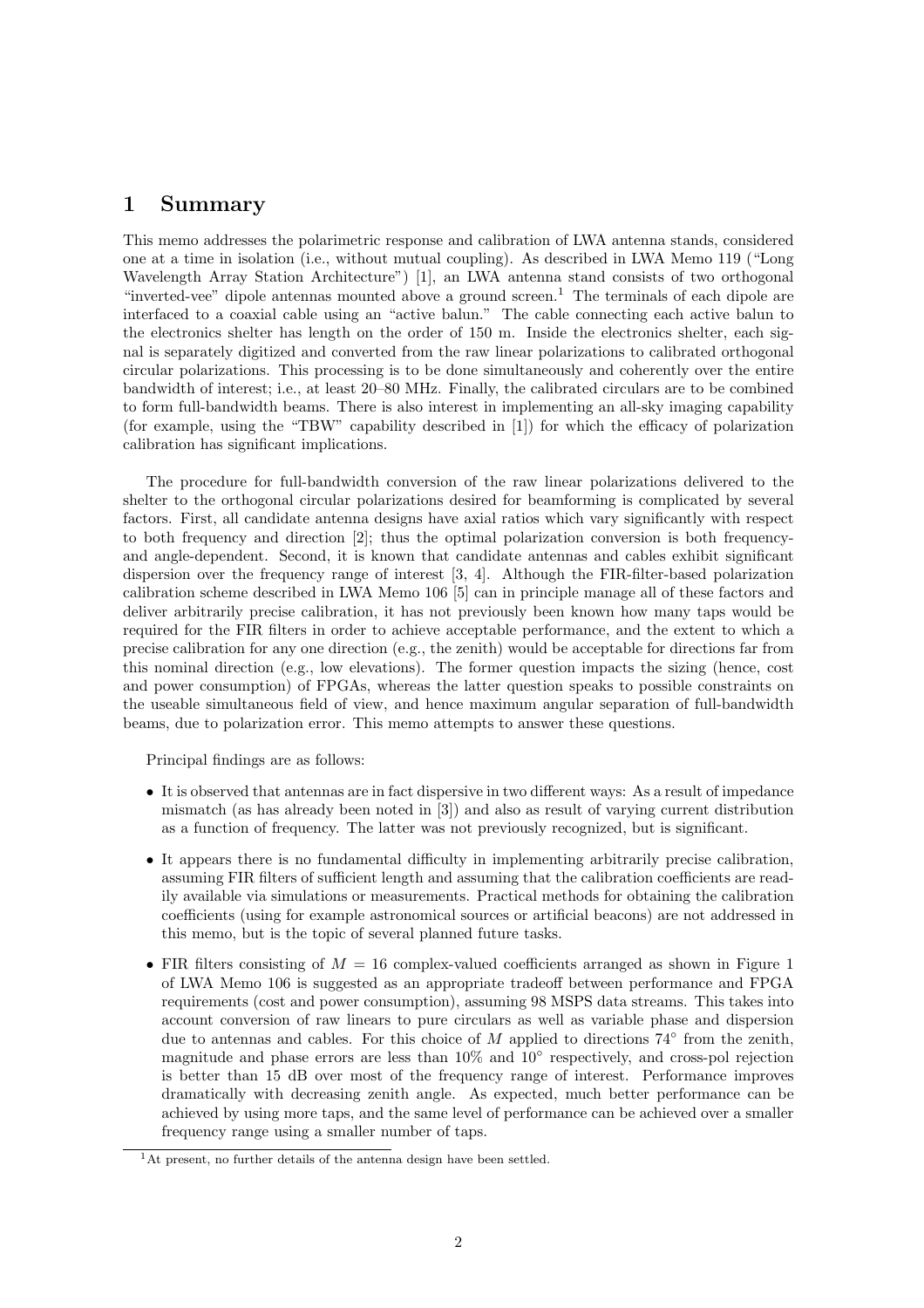- As expected, polarization calibration is more robust for directions near zenith as opposed to those at low elevations. For example, for a given  $M$ , better performance is obtained near the zenith than at lower elevations.
- The optimal calibration coefficients are direction dependent. However, it is found that a calibration solution obtained for the zenith degrades gracefully with increasing zenith angle and is still relatively good  $30°$  away. Performance degrades badly between  $45°$  and  $60°$  and is probably completely unacceptable at 74°. No attempt has been made to assess the degradation of polarization calibration over the field of view of a beam, which could be an issue for lowerelevation beam pointings.

#### 2 Response Model

This section describes the model that is used to calculate the frequency and polarimetric response of the antenna-cable signal path for subsequent sections.

A single antenna can be modeled as a circuit consisting of a voltage source  $V_A$  in series with the antenna impedance  $Z_A$ . For a single incident plane wave expressed in terms of the electric field  $\mathbf{E}^i(\hat{\mathbf{r}})$  incident from direction  $\hat{\mathbf{r}}, V_A$  is given by

$$
V_A = \mathbf{E}^i(\hat{\mathbf{r}}) \cdot \mathbf{l}(\hat{\mathbf{r}})
$$
 (1)

where  $\hat{\mathbf{r}}$  points from the antenna terminals toward the direction of incidence.  $\hat{\mathbf{l}}(\hat{\mathbf{r}})$  has units of length and is therefore known as the vector effective length (VEL). VEL conveys the same information as polarimetric pattern data, but is somewhat more convenient in the present analysis. VEL can be determined from reciprocity, by applying a test current  $I_{t0}$  to the terminals and observing the resulting current distribution. The VEL for any wire antenna is given by

$$
\mathbf{l}(\hat{\mathbf{r}}) = \frac{1}{I_{t0}} \int_{wire} I_t(l)\hat{\mathbf{p}}(l) \times \hat{\mathbf{r}} \times \hat{\mathbf{r}} e^{-j k \mathbf{w}(l) \cdot \hat{\mathbf{r}}} dl
$$
 (2)

where  $I_t(l)$  is current resulting from the application of  $I_{t0}$  to the terminals, l is arclength along the wire defining the antenna,  $\mathbf{w}(l)$  is the coordinates of the wire at position l, and  $\hat{\mathbf{p}}(l)$  is the unit tangent the the wire at position  $l$ . It should be noted that the VEL concept is completely general, and moreover Equation 2 can be applied to any antenna which can be modeled as wire grid; e.g., to blade antennas and other LWA candidate antennas.

Consider the two orthogonal dipoles making up an LWA stand. Let us assume one of these dipoles is aligned along the x-axis of a Cartesian coordinate system, and that the other is aligned along the y-axis. The z-axis points to the zenith. Let the associated VELs for these dipoles be  $\mathbf{l}_x(\hat{\mathbf{r}})$  and  $\mathbf{l}_y(\hat{\mathbf{r}})$  respectively. Note  $\mathbf{E}^i(\hat{\mathbf{r}})$  can always be decomposed into a component of left-circular polarization (LCP)  $E_L$  and a component of right-circular polarization (RCP)  $E_R$ . Then we know from LWA Memo 106 that the antenna terminal open-circuit voltages are given by

$$
\begin{bmatrix} V_x \\ V_y \end{bmatrix} = \begin{bmatrix} (\hat{\mathbf{a}} \cdot \mathbf{l}_x) & (\hat{\mathbf{b}} \cdot \mathbf{l}_x) \\ (\hat{\mathbf{a}} \cdot \mathbf{l}_y) & (\hat{\mathbf{b}} \cdot \mathbf{l}_y) \end{bmatrix} \begin{bmatrix} 1 & 1 \\ j & -j \end{bmatrix} \begin{bmatrix} E_L \\ E_R \end{bmatrix}
$$
 (3)

where  $\hat{a}$  and  $\hat{b}$  are any two orthogonal unit vectors transverse to the direction of incidence  $(\hat{r})$ . A convenient choice is:

$$
\hat{\mathbf{b}} = \frac{\hat{\mathbf{x}} \times \hat{\mathbf{r}}}{|\hat{\mathbf{x}} \times \hat{\mathbf{r}}|}
$$
(4)

$$
\hat{\mathbf{a}} = \hat{\mathbf{b}} \times \hat{\mathbf{r}} \tag{5}
$$

Once the antenna is connected to the active balun, the input impedance of the active balun  $Z_L$ appears in series with the antenna impedance  $Z_A$ . Thus the voltage delivered to the active balun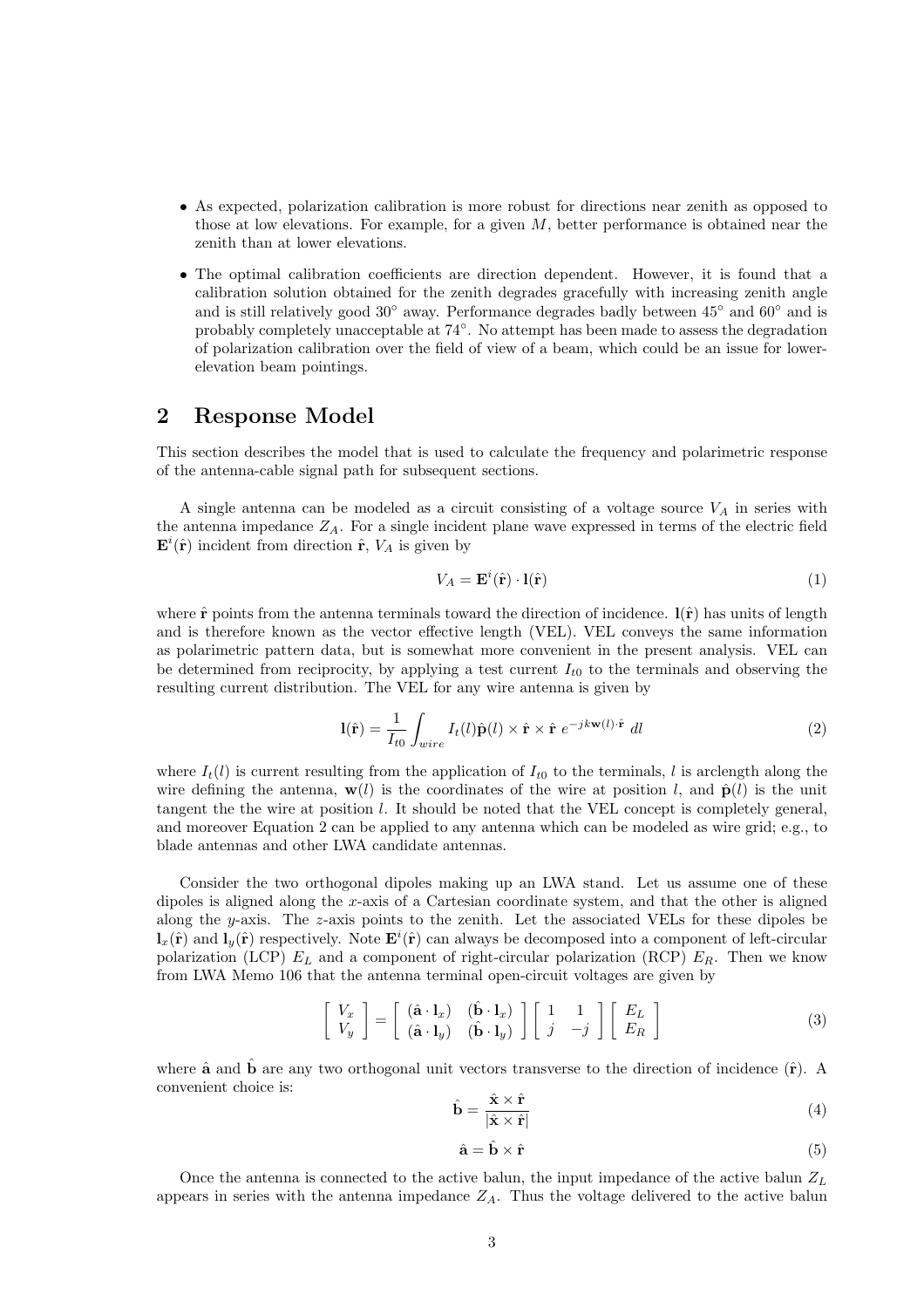is less than the open circuit antenna voltage according to the voltage divider  $Z_L/(Z_A + Z_L)$ . We shall assume that the active balun is utterly frequency-independent and has unity gain; the former is justified on the basis that the frequency dependence of candidate active baluns is known to be very slight compared to the other factors of interest in this study, and the latter is justified on the basis that we are not interested in the present study in factors which do not vary significantly between antennas.

The coaxial cable, on the other hand, is both significantly frequency-dependent and potentially variable from stand to stand. The appropriate transfer function is  $e^{\gamma d}$  where  $\gamma$  is the propagation constant defined in Equation  $(12)$  of LWA Memo 136 [4] and d is the length of the cable. Note that this expression captures all relevant cable effects including frequency-dependent attenuation, phase, and dispersion. However, the "ideal" part of the frequency-dependent phase, representing dispersion-free delay associated with cable length, is not of interest in the calibration process being considered here, and is in that sense a nuisance parameter as it varies quickly as a function of frequency. This portion of the cable response is given by  $e^{-j\beta_0 d}$  where  $\beta_0 = \sqrt{\mu_0 \epsilon_r \epsilon_0}$  where  $\mu_0$  and  $\epsilon_0$ are the permeability and permittivity, respectively, of free space; and  $\epsilon_r$  is the relative permittivity of the dielectric spacing material used in the cable.

Thus the complete response model used in this study is:

$$
\begin{bmatrix}\n\tilde{V}_x \\
\tilde{V}_y\n\end{bmatrix} = \frac{e^{-\gamma d}}{e^{-j\beta_0 d}} \frac{Z_L}{Z_A + Z_L} \begin{bmatrix}\n(\hat{\mathbf{a}} \cdot \mathbf{l}_x) & (\hat{\mathbf{b}} \cdot \mathbf{l}_x) \\
(\hat{\mathbf{a}} \cdot \mathbf{l}_y) & (\hat{\mathbf{b}} \cdot \mathbf{l}_y)\n\end{bmatrix} \begin{bmatrix}\n1 & 1 \\
j & -j\n\end{bmatrix} \begin{bmatrix}\nE_L \\
E_R\n\end{bmatrix}
$$
\n(6)

where the tilde over  $V_x$  and  $V_y$  is used to indicate that these represent the raw polarizations delivered to the calibration processor, subject to the caveats and modifications explained in the above paragraphs.

## 3 Expected Polarimetric and Frequency Response of an LWA Antenna Stand

To better understand what can be expected from an LWA stand and its associated cabling, an example is presented here. The antenna considered here is a simple thick-wire inverted-vee dipole, modeled using NEC-2. A thick-wire antenna is chosen as opposed to a blade-type antenna because it is simple and less likely to be subject to anomalies resulting from NEC-related issues. The tradeoff is that this antenna has considerably less bandwidth from an impedance matching perspective. This is not entirely bad as the frequency-domain calibration results can thus be interpreted as conservative.

The details of the antenna are completely defined in the NEC-2 input file included in Appendix A. Each dipole has a total length of  $4.0753$  m, radius of 15 mm, and is bent downward at a  $45°$  angle. The vertex of each antenna is about 1.5 m above an infinite ground plane. In the NEC model, the orthogonal dipole is always present and is loaded with  $100 \Omega$  at the feedpoint. The NEC model is run just once, with the antenna of interest driven by a voltage source. This yields the currents along the length of the antenna, including at the feedpoint, from which the antenna impedance and VEL can be calculated.

The cable is assumed to be 150 m of RG58, using the constitutive parameters given in Section 4 of LWA Memo 136 [4].

Figure 1 shows the open-circuit antenna response to a signal incident from the zenith. This could also be interpreted as the voltage at the input of an active balun with very large input impedance. The response is expressed in terms of the magnitude and phase of the effective length, since this literally the transfer function from electric field  $(V/m)$  to voltage. Magnitude is expressed in terms of dB relative to 1 m. It is interesting to note that the antenna is dispersive due to a change in phase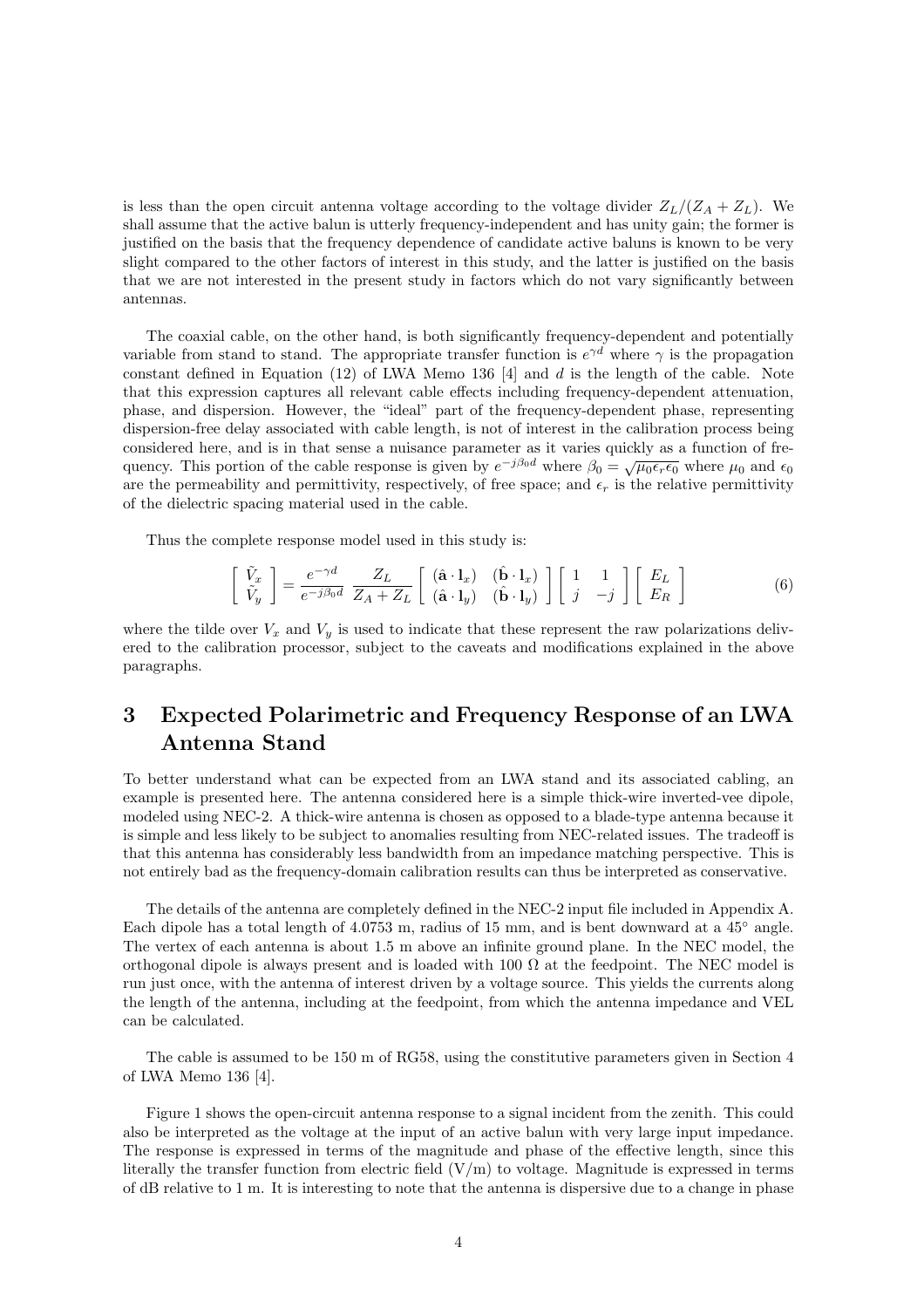

Figure 1: Zenith incidence: Open-circuit response.

slope with frequency around 65 MHz. This an additional source of dispersion independent of the dispersive mechanism identified in LWA Memo 115 [3], which was attributable to mismatch between the antenna impedance and the active balun input impedance. The new source of dispersion is attributable to the variation in time required for currents excited on different parts of the antenna to arrive at the feedpoint. Despite this, we observe the expected result that the magnitude response to LCP and RCP are identical, and that phase difference between the "x" and "y" dipoles is  $90^{\circ}$ such that pure LCP and RCP can be obtained by simply by adding the antenna outputs with the appropriate 90◦ phase shift. This is not affected by mismatch or cable affects (as we shall soon see), so no calibration of polarization is needed for zenith incidence, although calibration is needed for to correct the overall frequency response.

Figure 2 shows the response at the active balun input, assuming a  $100\Omega$  input impedance, to a signal incident from the zenith. The deleterious impact of the poor match is apparent in the decreased effective length. We also see the region of maximum dispersion is shifted from about 65 MHz to a frequency closer to resonance.

Figure 3 shows the response at the far end of the cable to a signal incident from the zenith. The cable of course results in further frequency-dependent reduction of the voltage (through attenuation), and increases the apparent dispersive delay.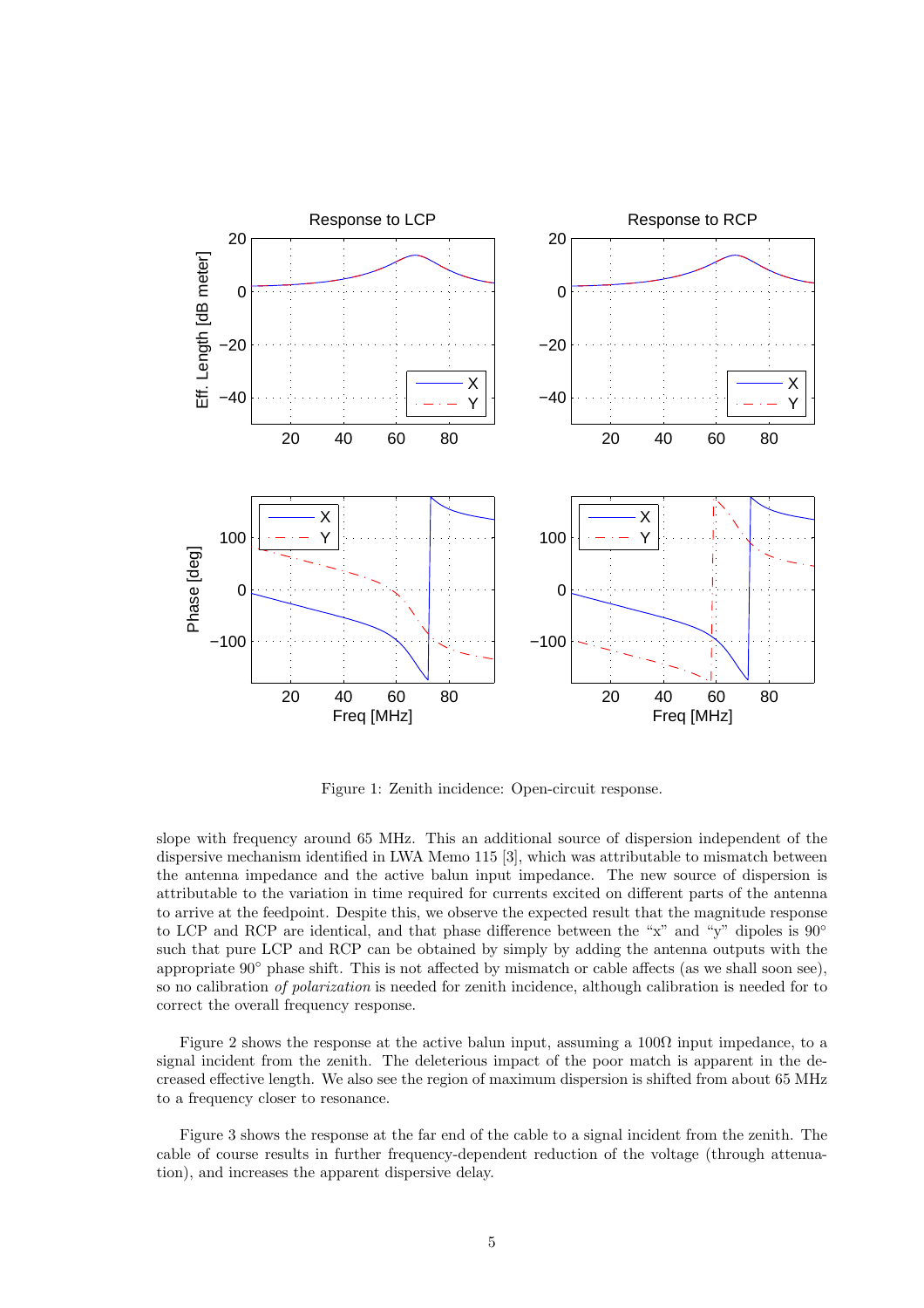

Figure 2: Zenith incidence: Active balun input.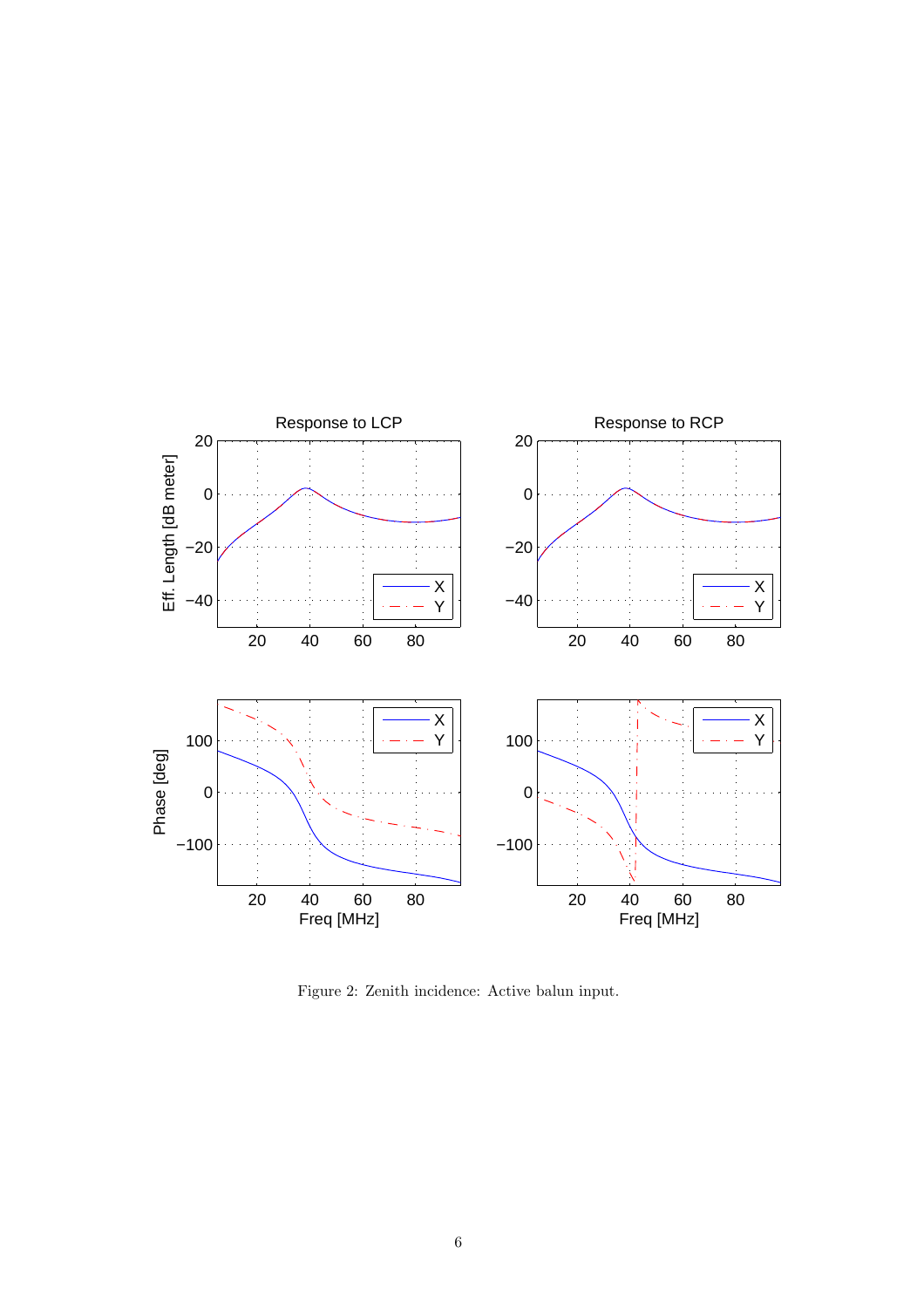

Figure 3: Zenith incidence: Cable output.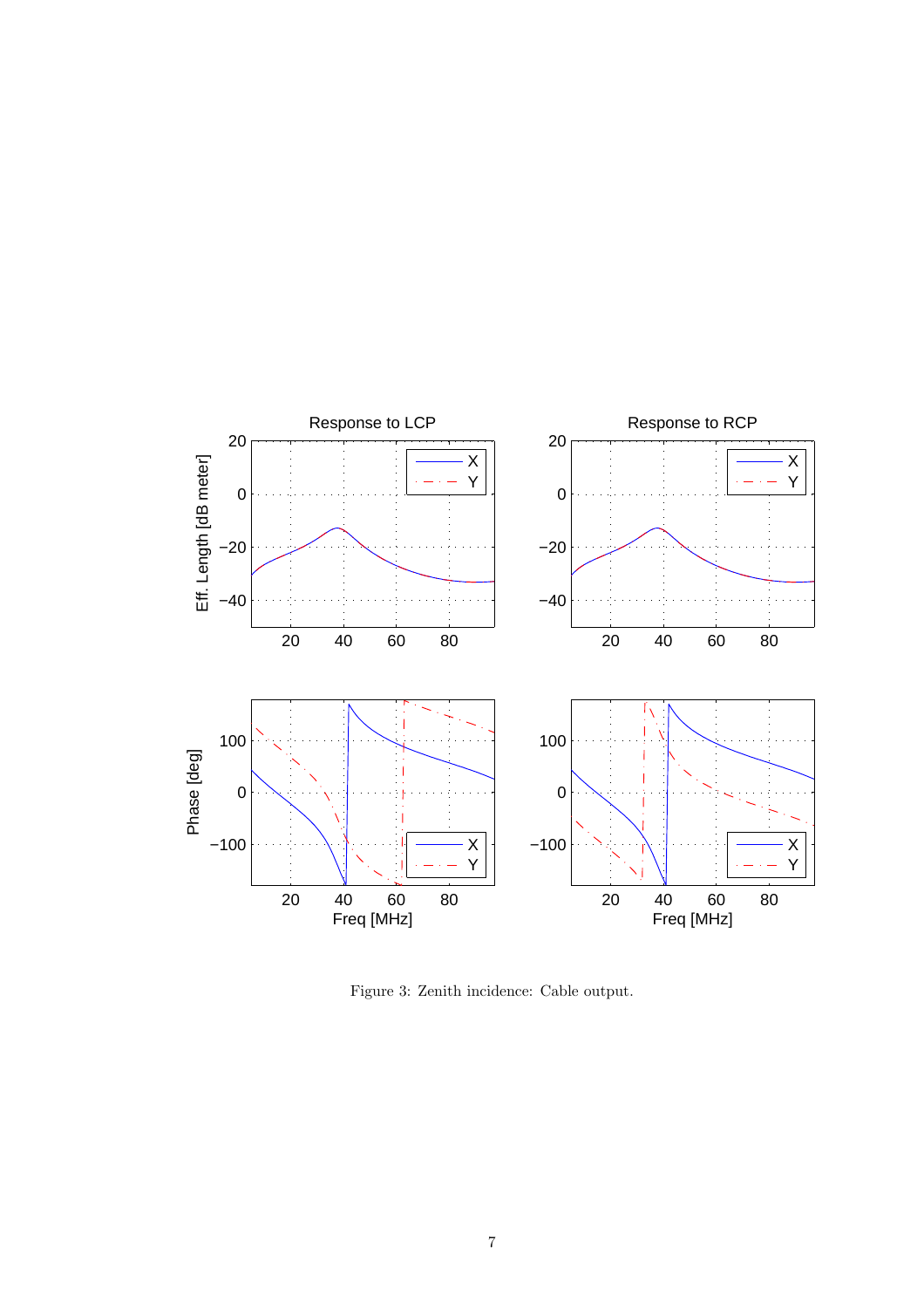

Figure 4:  $\theta = 74^{\circ}$ ,  $\phi = 0$ : Open-circuit response.

Figure 4 shows the open-circuit antenna response to a signal incident from  $\theta = 74^{\circ}$  (measured from zenith) and  $\phi = 0$ ; i.e., along the x-axis. Here we see the x-oriented dipole is suppressed slightly compared to the y-oriented dipole, as one would expect since these dipoles are endfire and broadside, respectively, in this case. Also, we see the polarization response is problematic in the sense that, unlike the zenith incidence case, the linear combination of the  $x$  and  $y$  dipoles that yields pure LCP or pure RCP is now frequency-dependent.

Figure 5 shows the response at the active balun input, assuming a  $100\Omega$  input impedance, to a signal incident from  $\theta = 74^\circ$  and  $\phi = 0$ . Figure 6 shows the response at the far end of the cable for this scenario.

Figure 7 shows the open-circuit antenna response to a signal incident from  $\theta = 74^{\circ}$  (measured from zenith) and  $\phi = 45^{\circ}$ ; i.e., from a low-elevation azimuth half-way between the x- and y-oriented dipoles. Here we see the x-oriented dipole is sensitive to LCP, whereas the the y−oriented dipole response to LCP is significantly less. The responses of the  $x-$  and  $y-$ oriented dipoles are exactly reversed for RCP. This can be explained as follows: For this orientation of the incident signal, each dipole appears as a crude approximation of one-half turn of a helix antenna, where the x− and  $y$ –oriented dipoles appear to be "wound" in opposite directions. Thus, one is more sensitive to LCP and the other is more sensitive to RCP. Also, as in the case for  $\phi = 0$ , we see the polarization response is problematic in the sense that the linear combination of the  $x$  and  $y$  dipoles that yields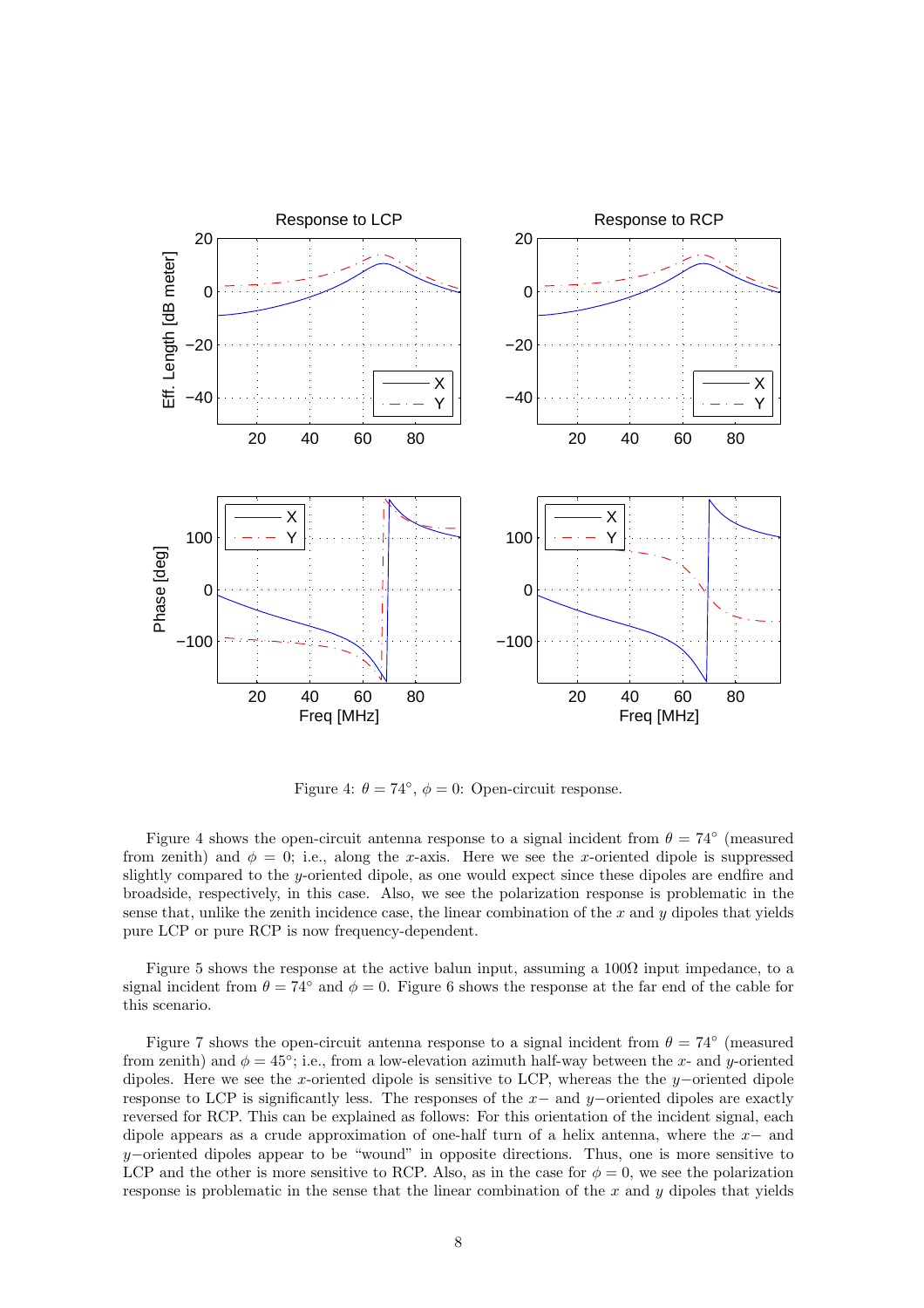

Figure 5:  $\theta = 74^{\circ}$ ,  $\phi = 0$ : Active balun input.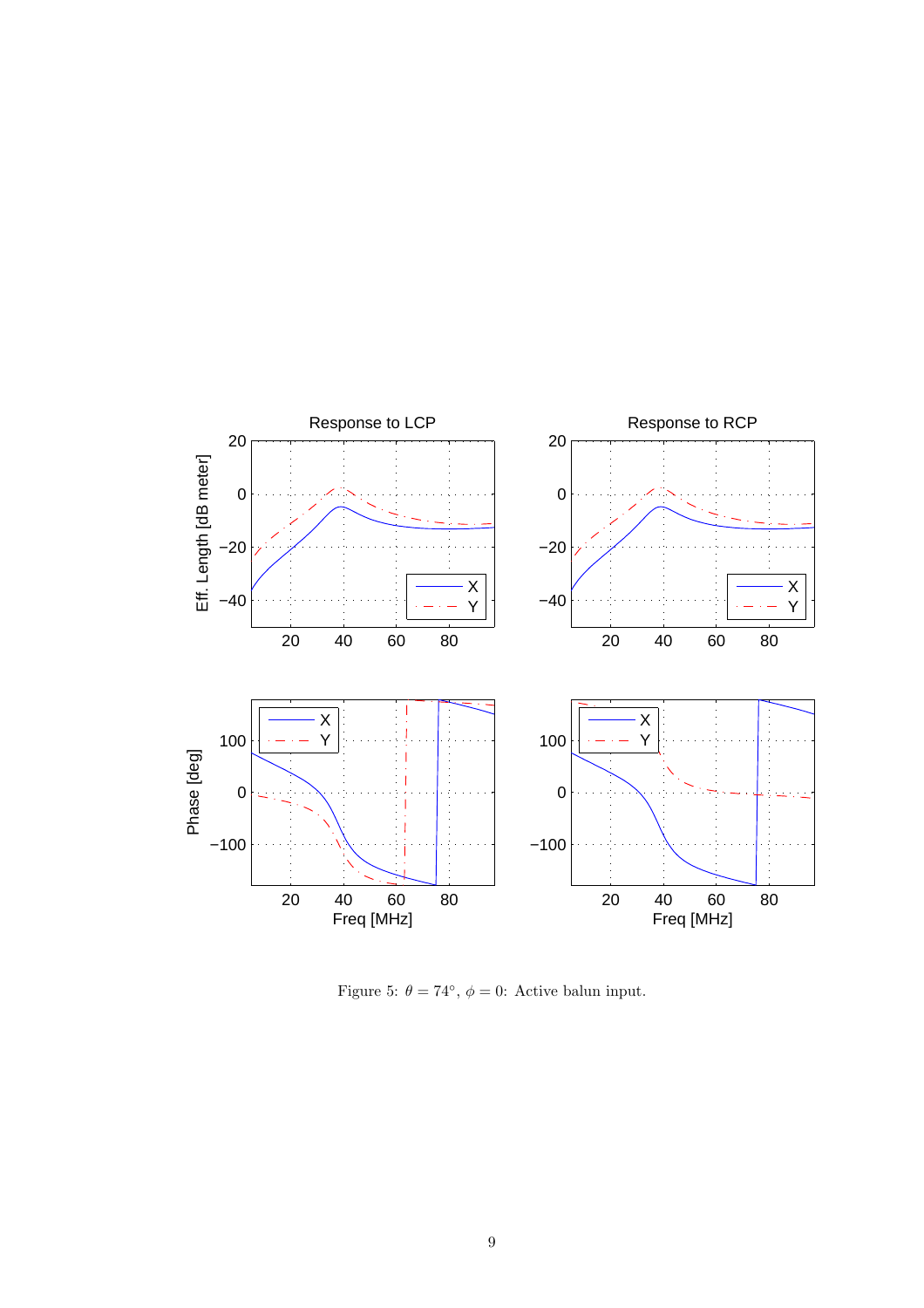

Figure 6:  $\theta = 74^{\circ}$ ,  $\phi = 0$ : Cable output.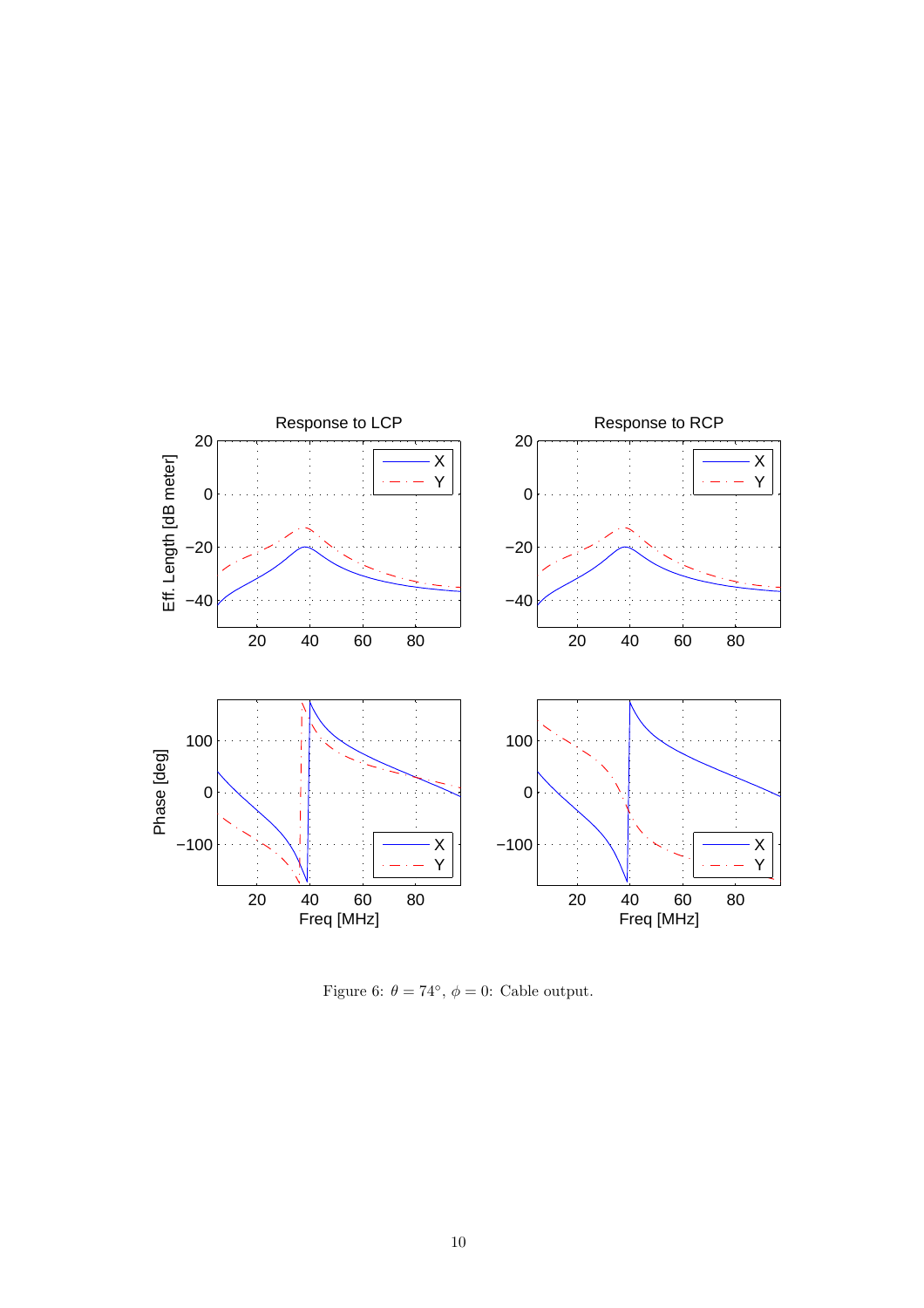

Figure 7:  $\theta = 74^{\circ}$ ,  $\phi = 45^{\circ}$ : Open-circuit response.

pure LCP or pure RCP is frequency-dependent.

Figure 8 shows the response at the active balun input, assuming a  $100\Omega$  input impedance, to a signal incident from  $\theta = 74^\circ$  and  $\phi = 45^\circ$ . Figure 9 shows the response at the far end of the cable for this scenario.

### 4 Efficacy of Polarization Calibration

Calibration of polarization can be defined as the process of converting the open circuit voltages  $V_x$ and  $V_y$  to voltages representing the LCP and RCP components of the incident electric field,  $E_L$  and  $E_R$ . From Equation 3, this can be done as follows:

$$
\begin{bmatrix} E_L \\ E_R \end{bmatrix} = \left( \begin{bmatrix} (\hat{\mathbf{a}} \cdot \mathbf{l}_x) & (\hat{\mathbf{b}} \cdot \mathbf{l}_x) \\ (\hat{\mathbf{a}} \cdot \mathbf{l}_y) & (\hat{\mathbf{b}} \cdot \mathbf{l}_y) \end{bmatrix} \begin{bmatrix} 1 & 1 \\ j & -j \end{bmatrix} \right)^{-1} \begin{bmatrix} V_x \\ V_y \end{bmatrix}
$$
(7)

For the purposes of this section of the memo we do not need to consider any other factors (e.g., impedance mismatch with the active balun or cable effects) since these affect both raw polarizations in exactly the same way.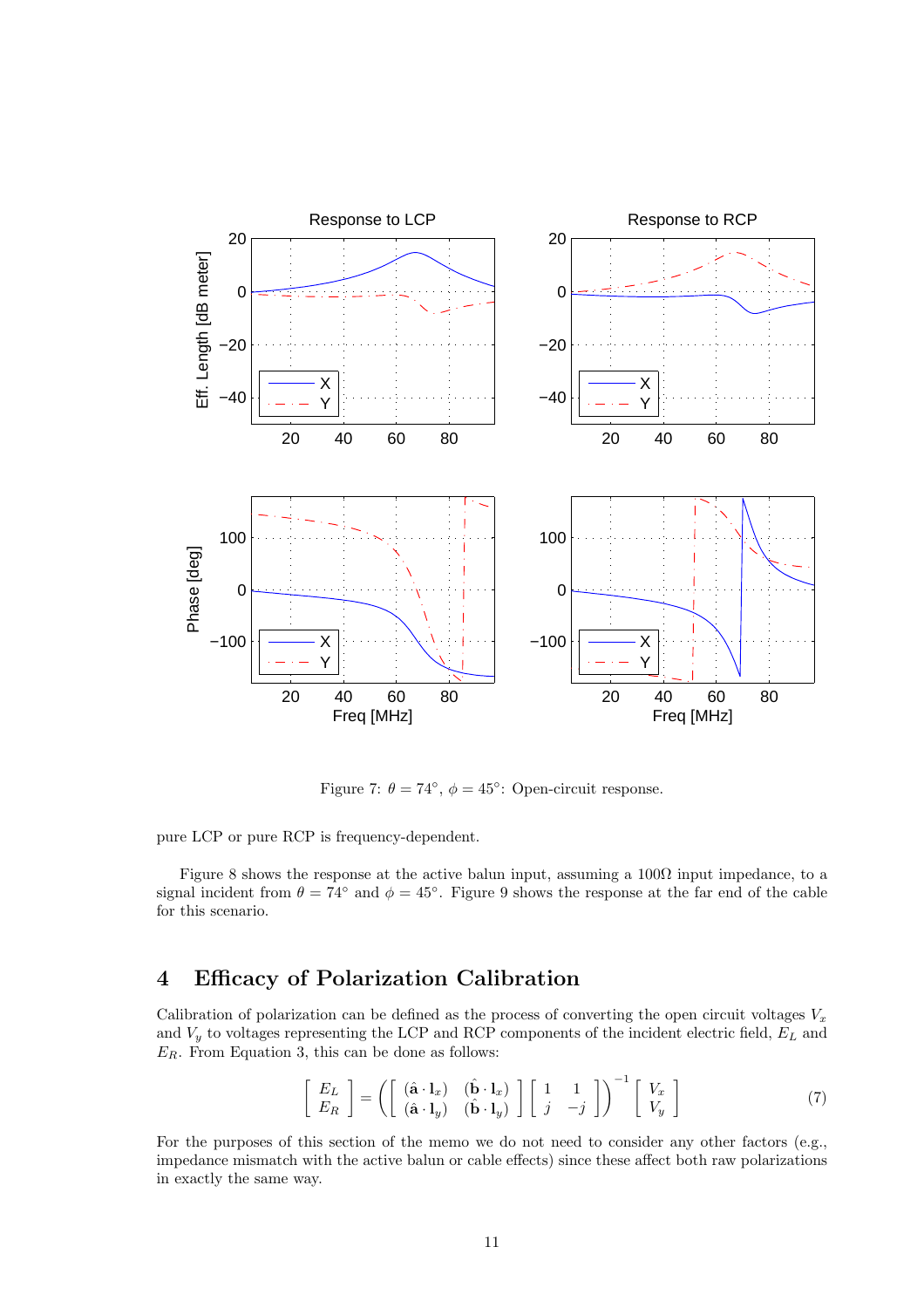

Figure 8:  $\theta = 74^{\circ}$ ,  $\phi = 45^{\circ}$ : Active balun input.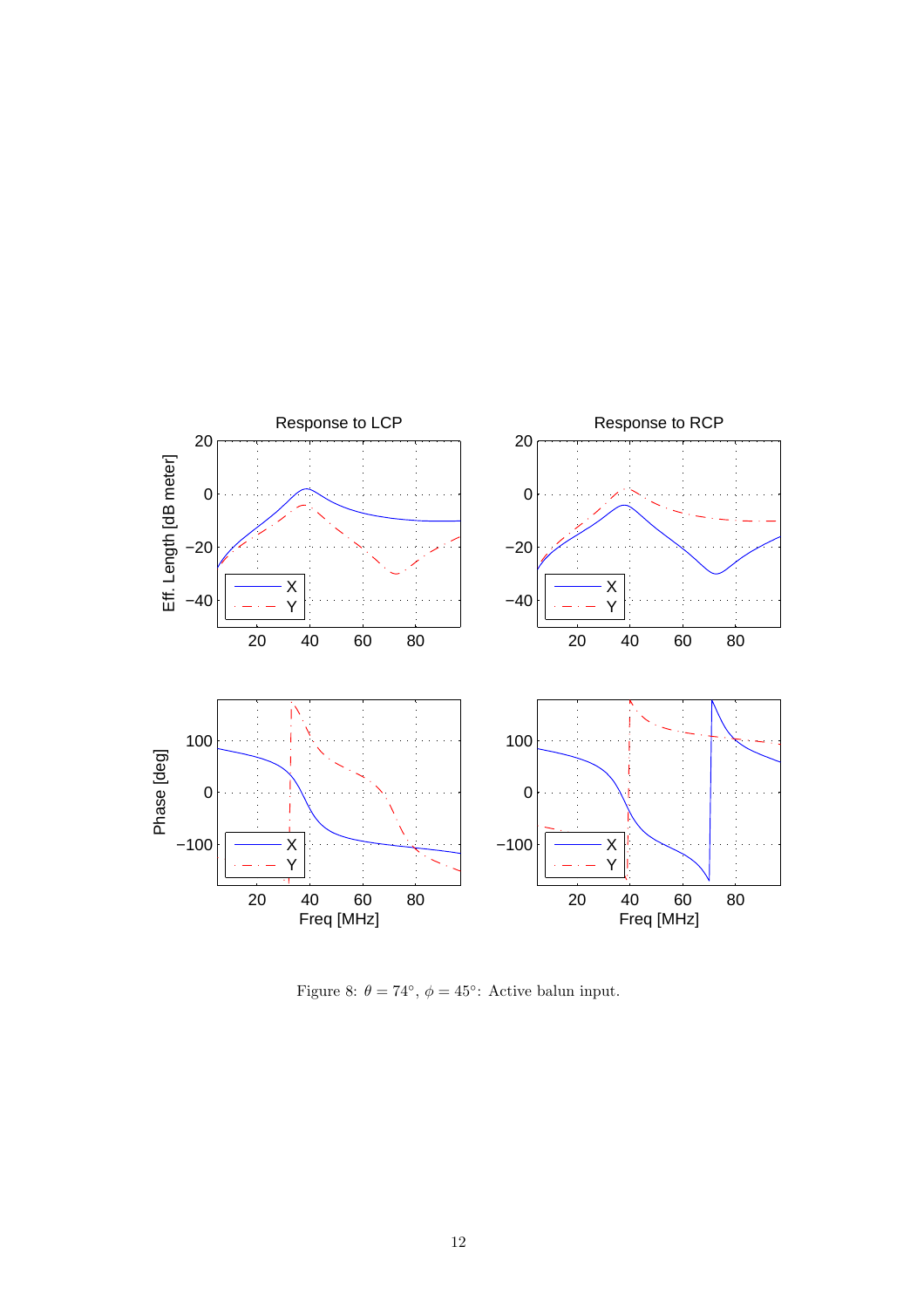

Figure 9:  $\theta = 74^{\circ}$ ,  $\phi = 45^{\circ}$ : Cable output.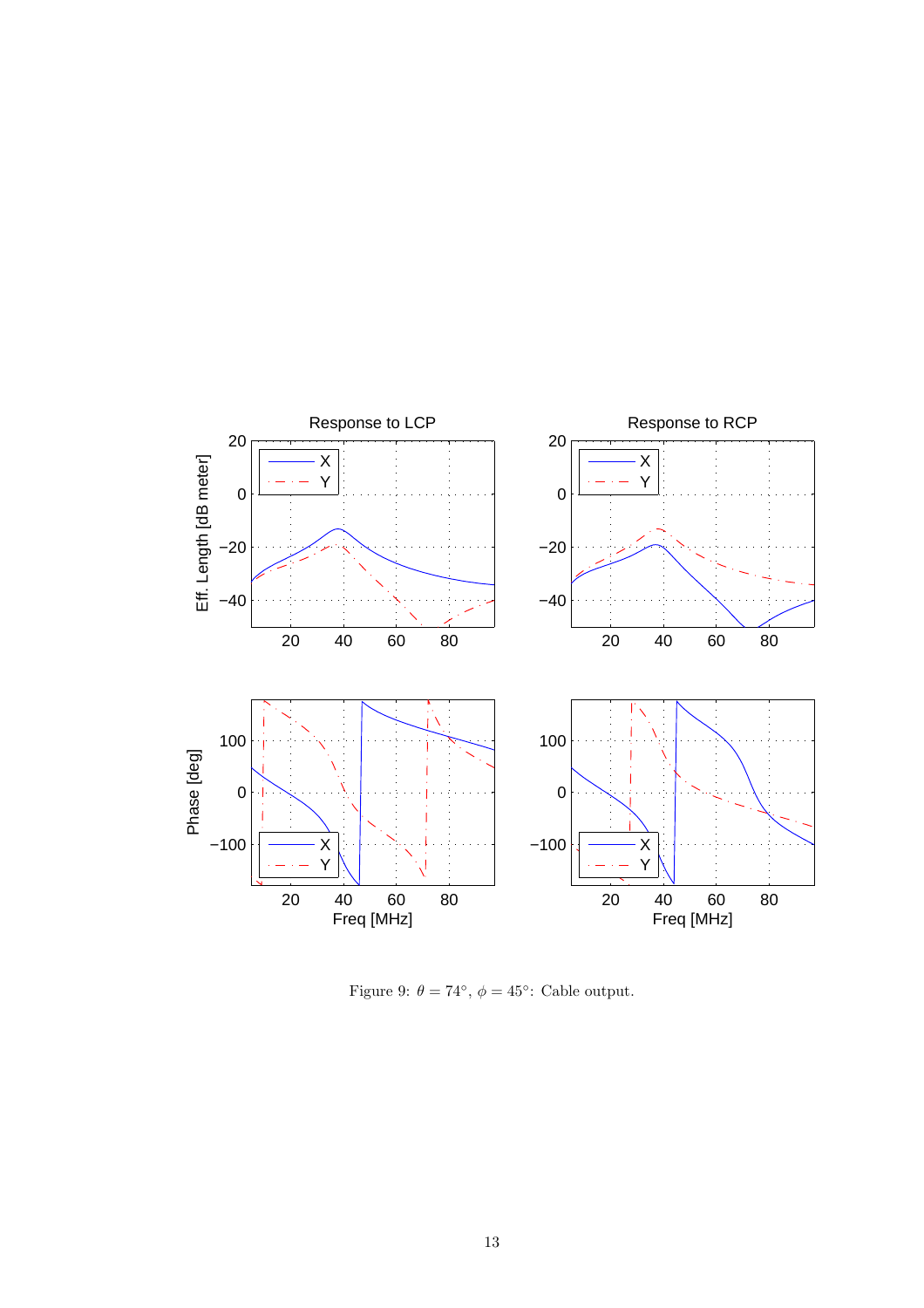We now wish to consider the question of whether polarization calibration is always possible, or if there might be some conditions under which we can not recover pure LCP and RCP from the raw linears. The answer seems to depend on the matrix inversion in Equation 7. Let  $P$  be the matrix being inverted in Equation 7. Theoretically,  $P$  is invertible as long as it is not singular. In practice, P should also not be very close to being singular, in order to avoid numerical accuracy problems. A useful way to quantify the invertibility of  $P$  in this sense is in terms of the singular value ratio (SVR), which is defined for our purposes as the ratio of the smallest singular value of P to the largest singular value of  $P$ . Ideally, SVR is 1, meaning  $P$  has full rank and is well-conditioned. On the other hand, if SVR is zero, then P has less than full-rank and cannot be inverted. Small values of P indicate that P has full rank and thus can be inverted, but with risk of numerical accuracy issues increasing with decreasing SVR. It is difficult to specify a minimum acceptable SVR, but certainly matrices with SVRs greater than 0.1 are safely invertible, and even matrices with SVRs orders of magnitude less are probably invertible assuming appropriate precautions are taken [6]. Thus, we can say that polarization calibration is theoretically possible if the SVR of  $P$  is greater than zero, and practical if the SVR of **P** is sufficiently large to allow numerically well-conditioned inversion.

Figures 10 and 11 show SVR for the scenario defined in the previous section as a function of  $\theta$ and frequency for  $\phi = 0$  and  $\phi = 45^{\circ}$ , respectively. Note that the greatest risk (significantly low SVR) is limited to frequencies below 20 MHz and  $\theta$  greater than about 80°. However there seems to be no case for which polarization calibration is completely out of the question.

It should be noted that the SVR is very closely related to axial ratio, so it should not be explicitly necessary to perform the above calculation in order to compare candidate antennas with respect to this criterion.

#### 5 Effect of FIR Filter Length

As explained above (and elaborated in LWA Memo 106 [5]), perfect calibration is theoretically possible at a single frequency using a  $2 \times 2$  matrix multiplication. To achieve this over a broad range of frequencies requires that each element of the matrix be expanded into a filter, as illustrated in Figure 1 of LWA Memo 106. In this section we assess the number of coefficients ("taps") and coefficient dynamic range required for these FIR filters. It is assumed that the entire response is to be calibrated, including not only polarization conversion but also correcting the effects of antenna mismatch and cable attenuation and dispersion. Specifically, we are considering the mathematical operation:

$$
\left[\begin{array}{c} E_L \\ E_R \end{array}\right] = \mathbf{Q}(\nu) \left[\begin{array}{c} \tilde{V}_x \\ \tilde{V}_y \end{array}\right] \tag{8}
$$

where  $\tilde{V}_x$  and  $\tilde{V}_y$  are obtained using Equation 6,  $\nu$  is frequency, and  $\mathbf{Q}(\nu)$  is an approximation (being implemented using finite-length filters) to the ideal calibration matrix:

$$
\left(\frac{e^{-\gamma d}}{e^{-j\beta_0 d}} \frac{Z_L}{Z_A + Z_L} \begin{bmatrix} (\hat{\mathbf{a}} \cdot \mathbf{l}_x) & (\hat{\mathbf{b}} \cdot \mathbf{l}_x) \\ (\hat{\mathbf{a}} \cdot \mathbf{l}_y) & (\hat{\mathbf{b}} \cdot \mathbf{l}_y) \end{bmatrix} \begin{bmatrix} 1 & 1 \\ j & -j \end{bmatrix} \right)^{-1}
$$
(9)

Note that the only effect remaining which is not considered here is the "ideal" portion of the cable delay. That portion of the calibration can be interpreted as part of the time-delay beamforming process, discussed in LWA Memo 107 [7].

The specific procedure followed in this section is as follows. For each scenario considered, we sample the forward model (Equation 6) to obtain  $\tilde{V}_x$ ,  $\tilde{V}_y$ , and exact values for **Q** at 1 MHz intervals from 5 MHz to 98 MHz. The Q data are then extrapolated to obtain values for 1 MHz to 4 MHz (difficult to obtain directly due to numerical issues in the NEC model as the antenna becomes extremely small compared to a wavelength). The associated FIR filter coefficients are obtained by inverse discrete Fourier transform, yielding 98 coefficients per matrix element, suitable for a 98 MSPS (million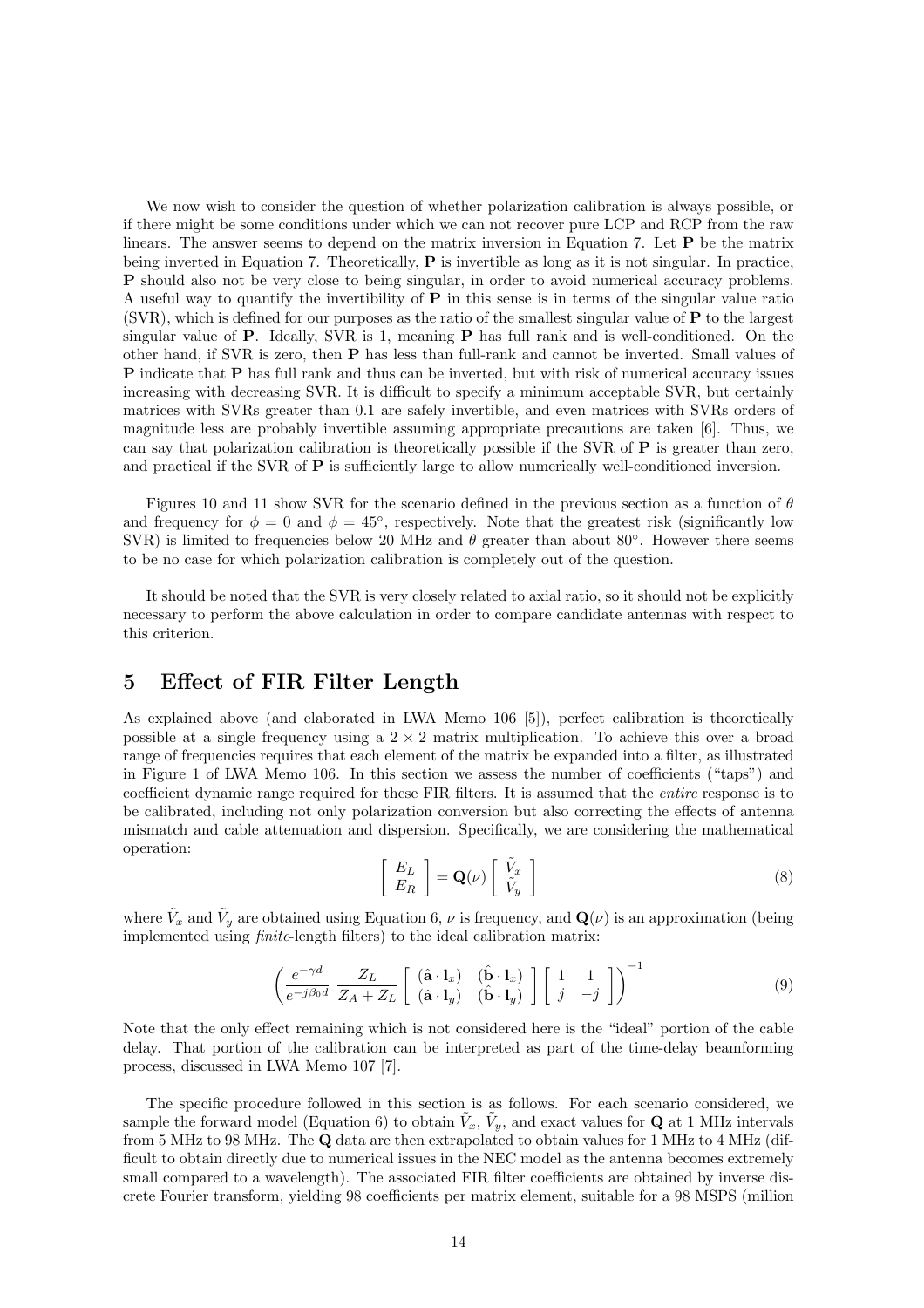

Figure 10: Efficacy of polarization calibration expressed in terms of singular value ratio; larger is better.  $\phi = 0$ .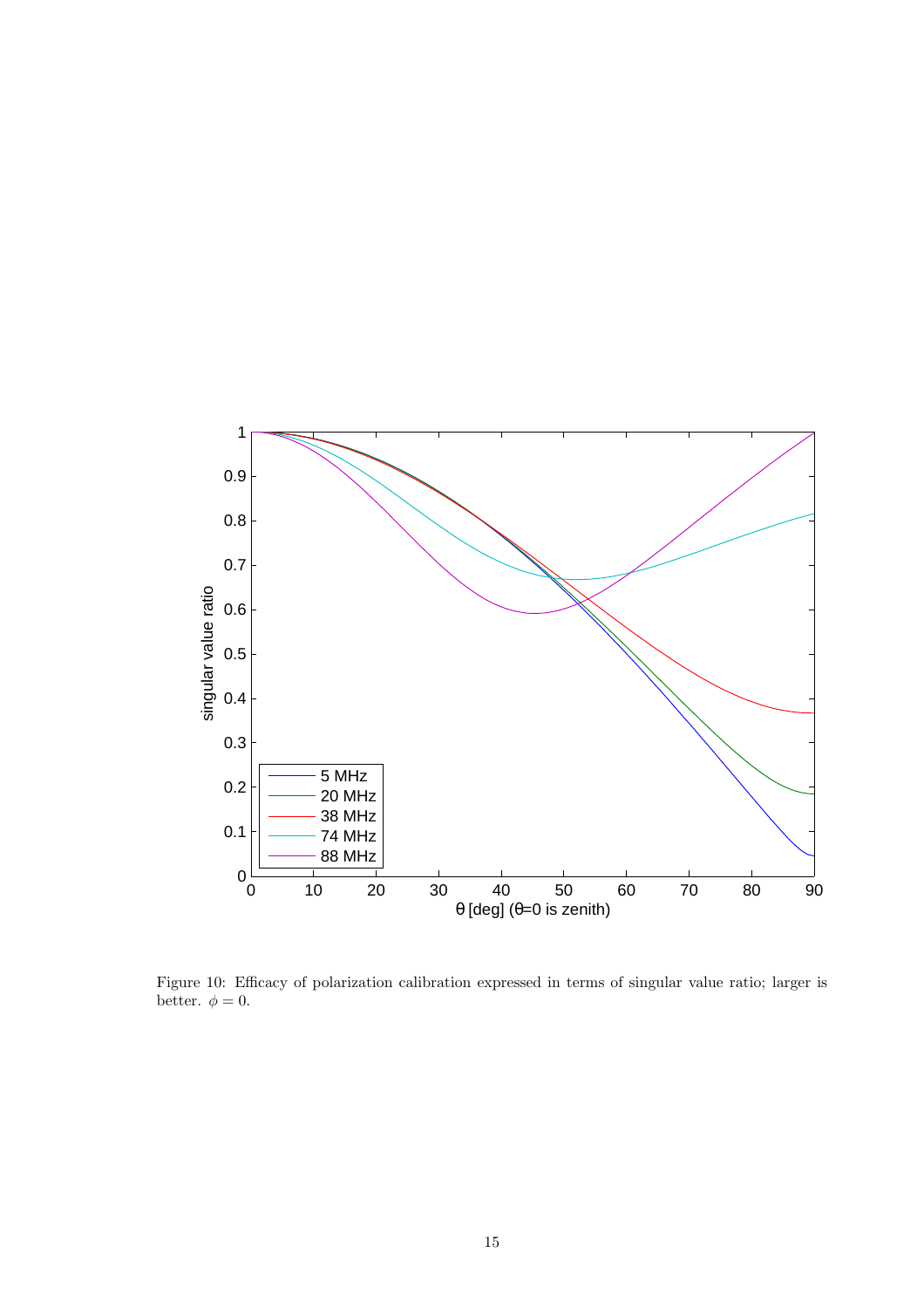

Figure 11: Efficacy of polarization calibration expressed in terms of singular value ratio; larger is better.  $\phi = 45^\circ$ .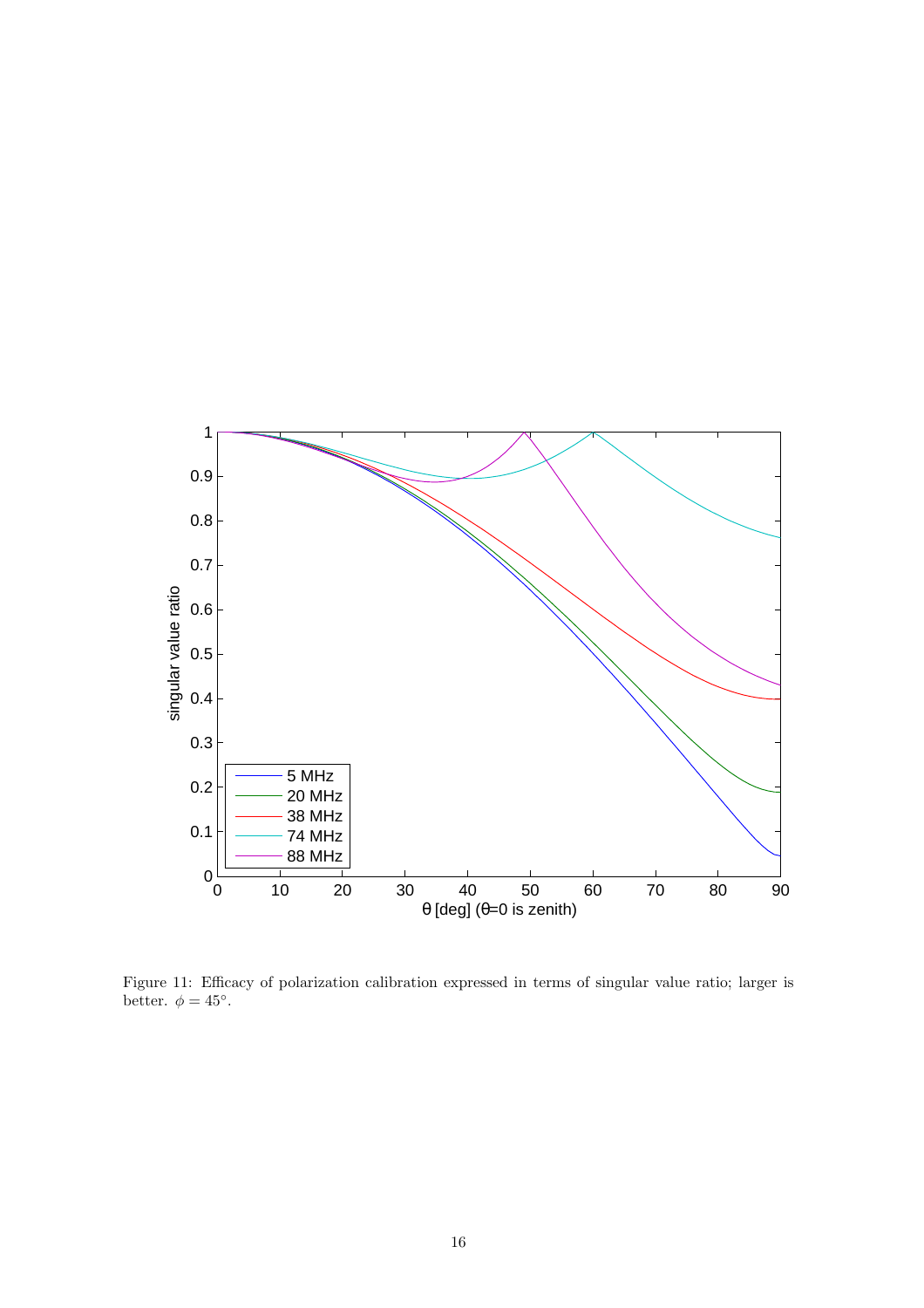

Figure 12:  $\theta = 74^\circ$ ,  $\phi = 45^\circ$ : Calibrated LCP using  $M = 80$  taps. Maximum tap dynamic range is 41 dB.

samples per second) complex-valued data stream. The number of coefficients is reduced to M by zeroing outer values. The performance is then determined by applying calibration to the sampled  $\tilde{V}_x$  and  $\tilde{V}_y$  using the truncated coefficient sets in the frequency domain.

The performance using  $M = 80$  taps in the  $\theta = 74^{\circ}$ ,  $\phi = 45^{\circ}$  scenario is shown in Figure 12.<sup>2</sup> The top two plots show the magnitude and phase of the calibrated results, normalized such that a perfect result is 1 and 0° respectively. The lower plot is the cross polarization after calibration, which is defined here as the ratio of the undesired polarization (RCP in these examples) to the desired polarization (LCP). We see that for  $M = 80$  the performance is quite good, although cross-pol rejection is limited to 20 dB over the frequency range of interest.

Figures 13, 14, 15, and 16 are the same results computed for  $M = 32, 16, 8$ , and 4 taps, respectively. Going forward, we shall use  $M = 16$  only, assuming this represents a reasonable compromise between performance and computational effort. For  $M = 16$ , the worst-case cross-pol rejection is about −7 dB (irritatingly, at 38 MHz), although this value is closer to −15 dB to −20 dB over most of the frequency range of interest. Also it should be noted that it should be possible to shift "sweet

<sup>&</sup>lt;sup>2</sup>Note there is no point in showing the result for  $M = 98$  taps as this is guaranteed to be perfect due to the manner in which the simulation is designed. In practice, however, some error would exist. It is reasonable to assume that the error for smaller  $M$  is dominated by filter truncation.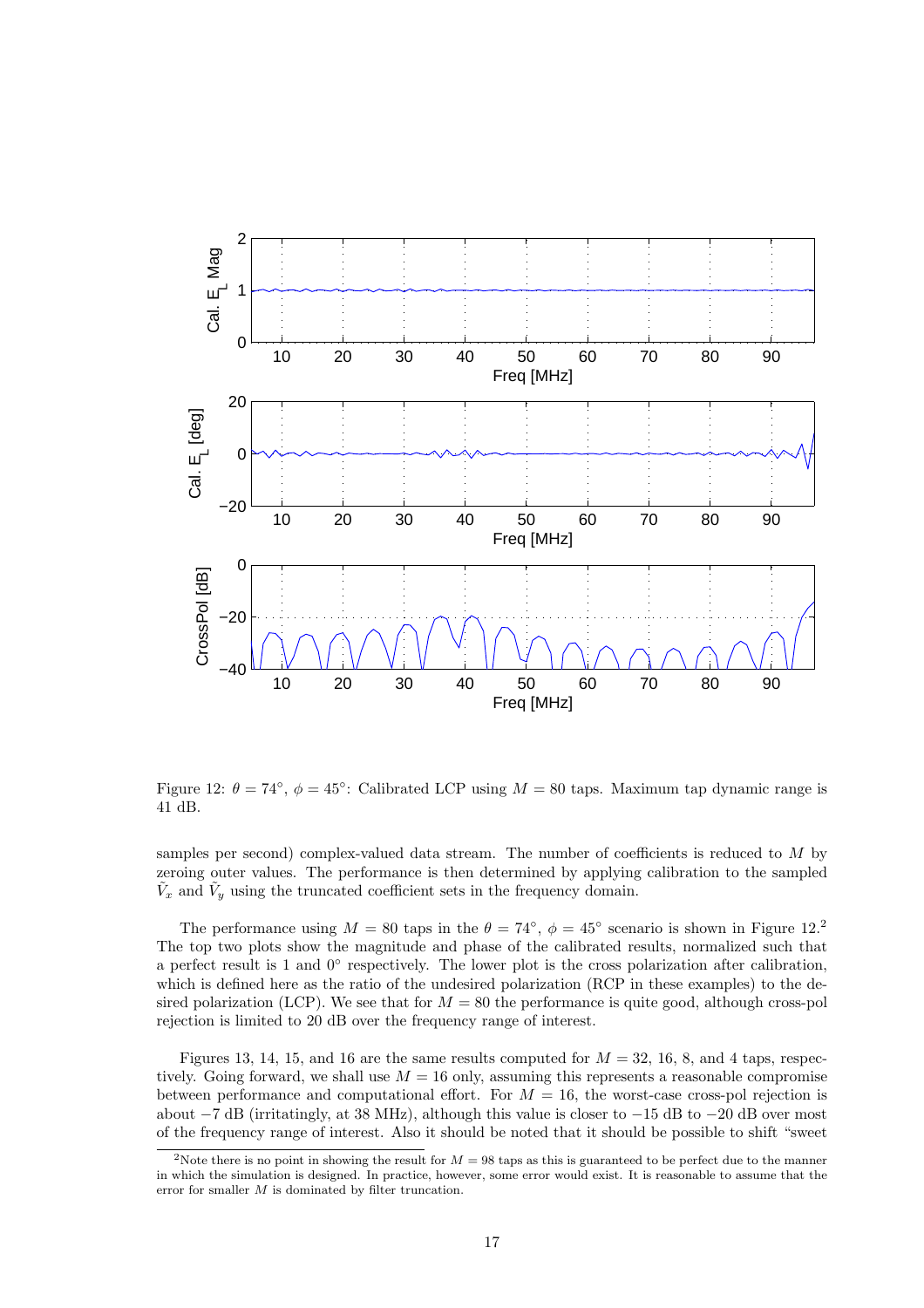

Figure 13:  $\theta = 74^{\circ}$ ,  $\phi = 45^{\circ}$ : Calibrated LCP using  $M = 32$  taps. Maximum tap dynamic range is 36 dB.

spots" in frequency to a limited extent, so the choice of  $M = 16$  for the remainder of this memo should not be interpreted as a permanent degradation of 38 MHz. At  $M = 16$  we also see that the maximum coefficient dynamic range, defined as the ratio of the magnitude of the largest coefficient to the magnitude of the smallest coefficient in any of the four FIRs, is 29 dB.

Figures 17 and 18 show the  $M = 16$  results for  $\theta = 74^{\circ}$ ,  $\phi = 0$  and  $\theta = 0$  (zenith), respectively. The cross-pol for zenith calibration is always essentially perfect and does not depend on M.

### 6 Can We Just Calibrate to the Zenith?

The results in the previous section were computed assuming the ability to fine-tune the calibration for each direction of interest. In practice, it is highly desirable to be able to calibrate in one direction only – e.g., the zenith – and then to use the exact same calibration coefficients for all other directions. Clearly, this is reasonable for directions which are very close to the calibrated direction, but must degrade with increasing separation. A second consideration is that we would like some confirmation that a precise calibration for the beam center still applies at over the usable angular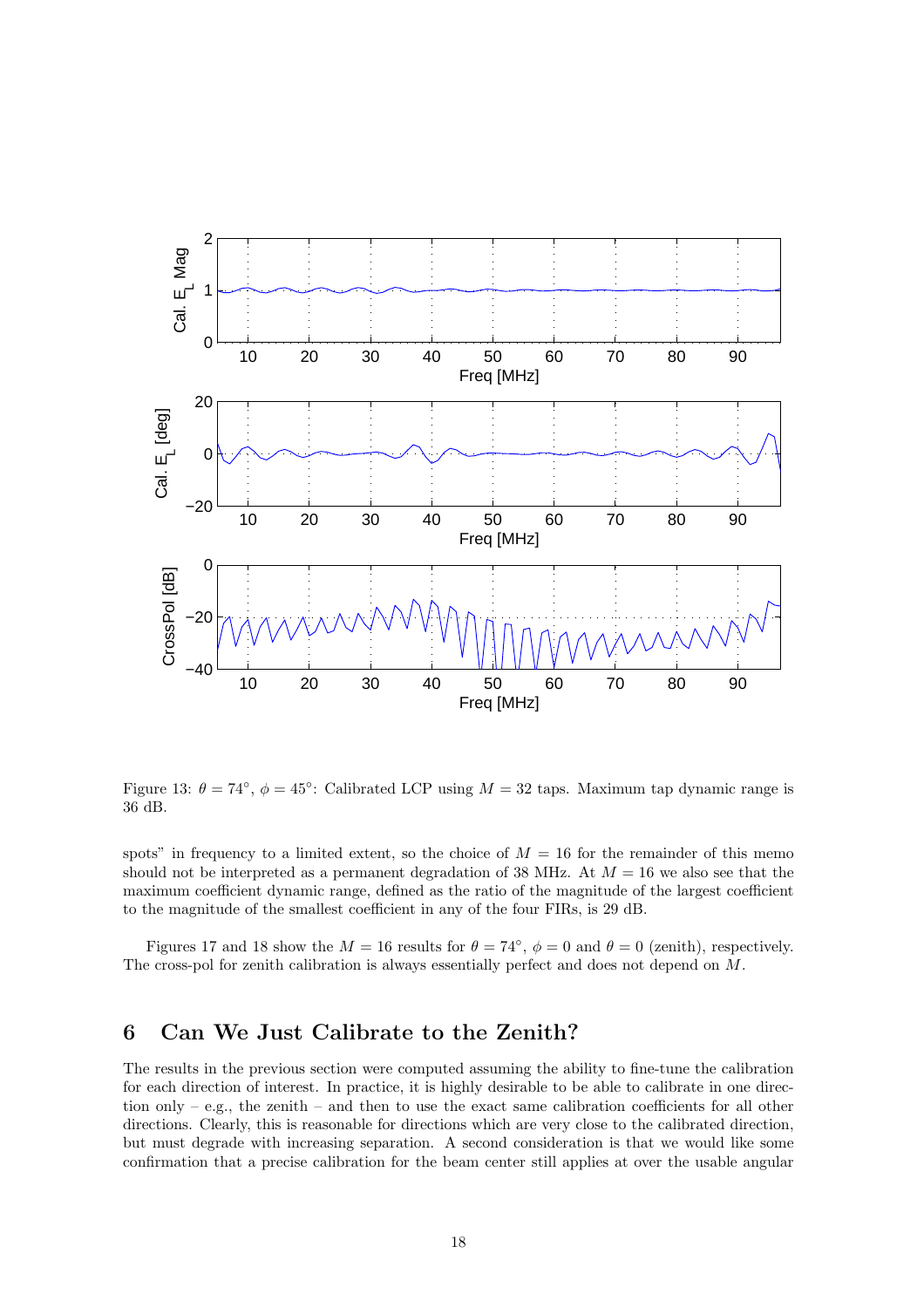

Figure 14:  $\theta = 74^\circ$ ,  $\phi = 45^\circ$ : Calibrated LCP using  $M = 16$  taps. Maximum tap dynamic range is 29 dB.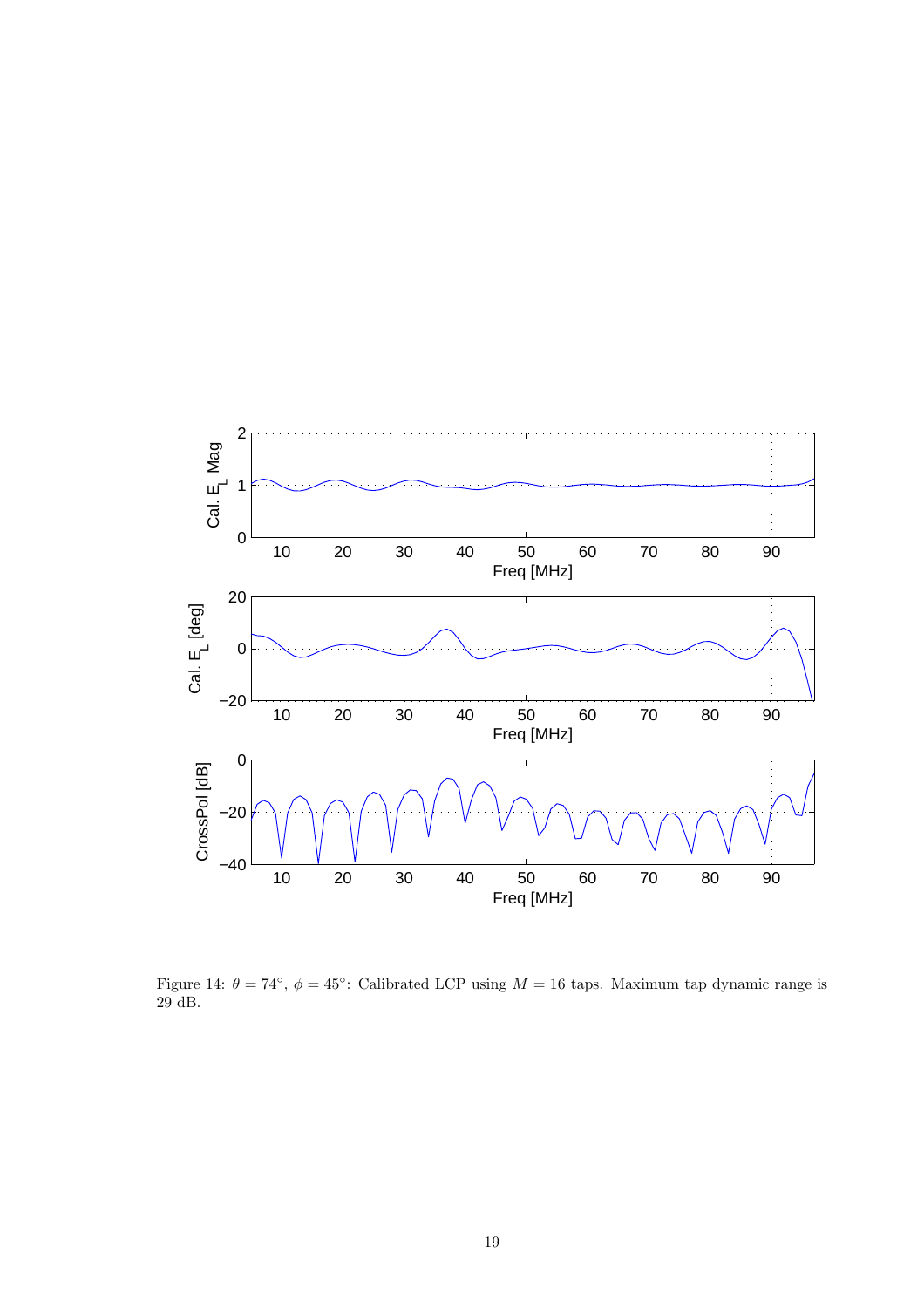

Figure 15:  $\theta = 74^{\circ}$ ,  $\phi = 45^{\circ}$ : Calibrated LCP using  $M = 8$  taps. Maximum tap dynamic range is 23 dB.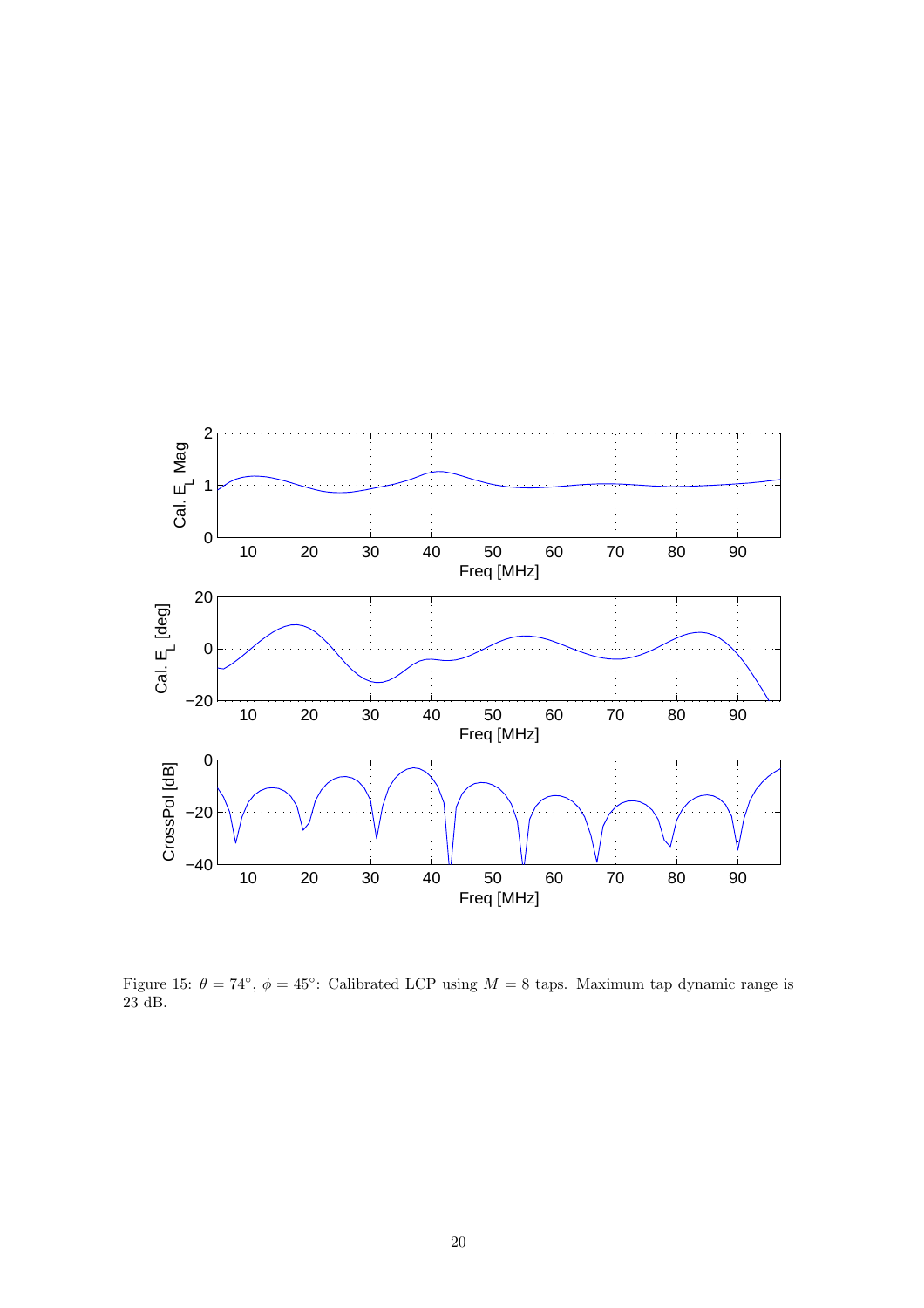

Figure 16:  $\theta = 74^\circ$ ,  $\phi = 45^\circ$ : Calibrated LCP using  $M = 4$  taps. Maximum tap dynamic range is 14 dB.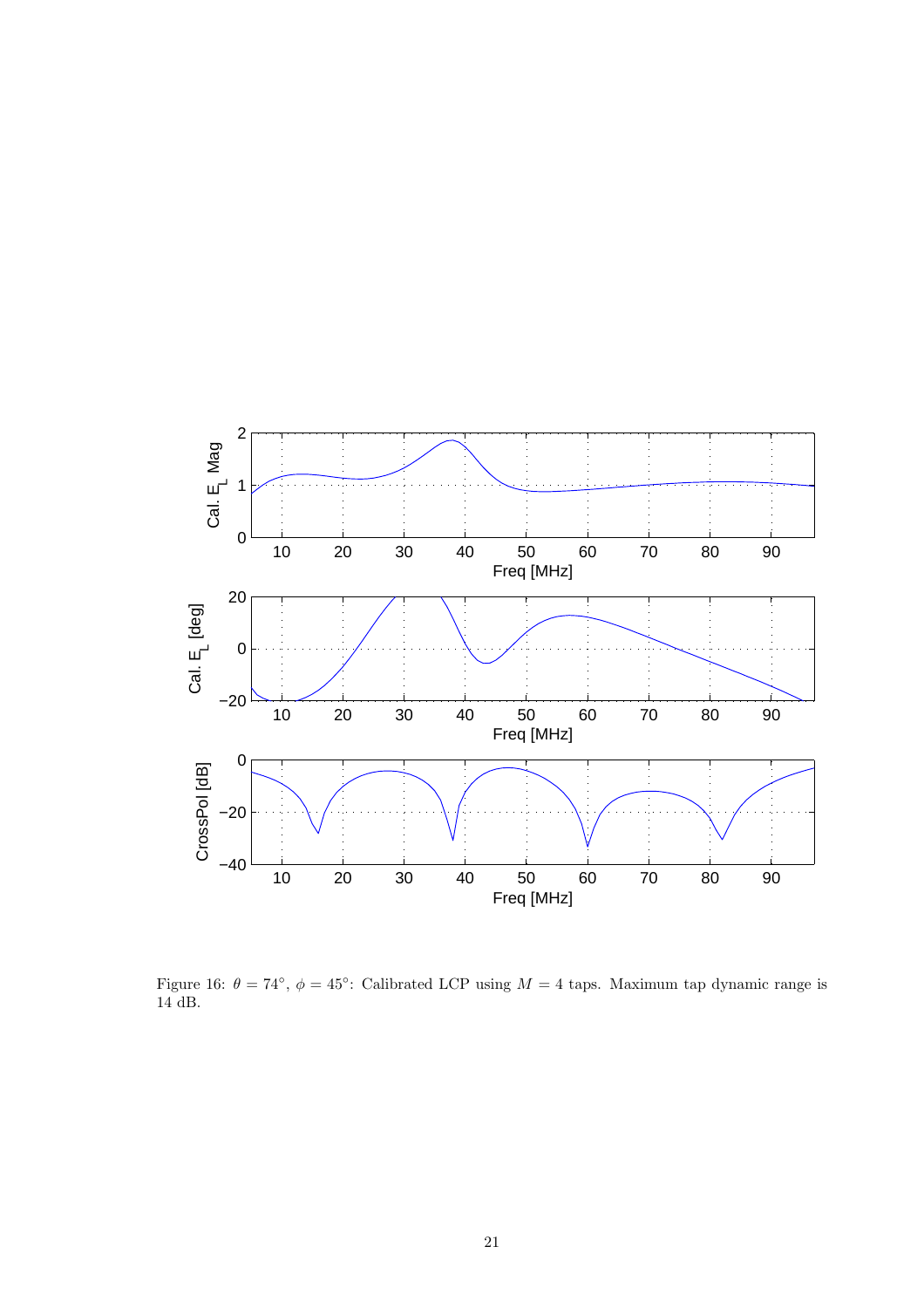

Figure 17:  $\theta = 74^{\circ}$ ,  $\phi = 0$ : Calibrated LCP using  $M = 16$  taps. Maximum tap dynamic range is 36 dB.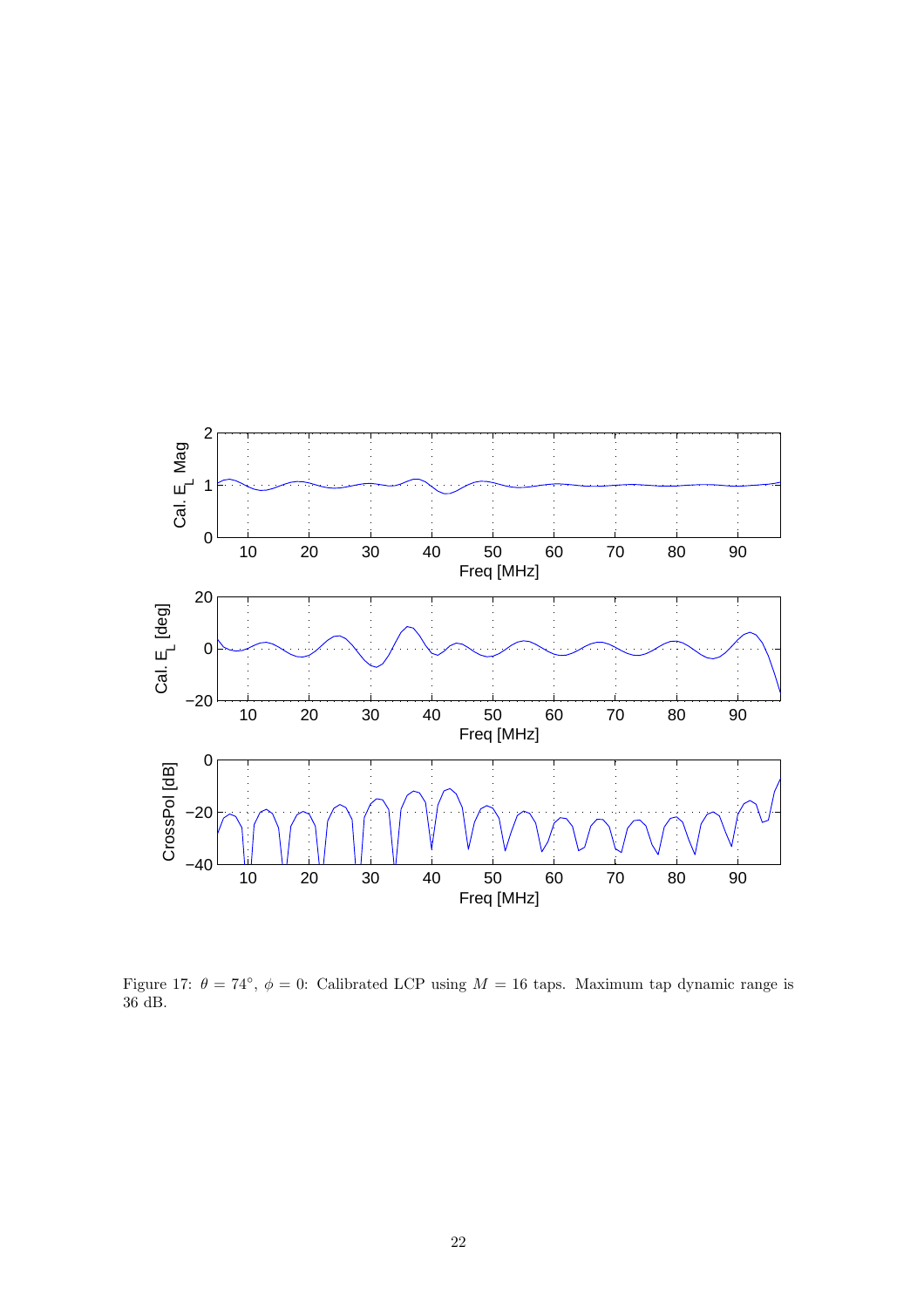

Figure 18:  $\theta = 0$  (zenith),  $\phi = 0$ : Calibrated LCP using  $M = 16$  taps. Maximum tap dynamic range is 32 dB. Crosspol in this case is effectively perfect (limited only by numerical precision).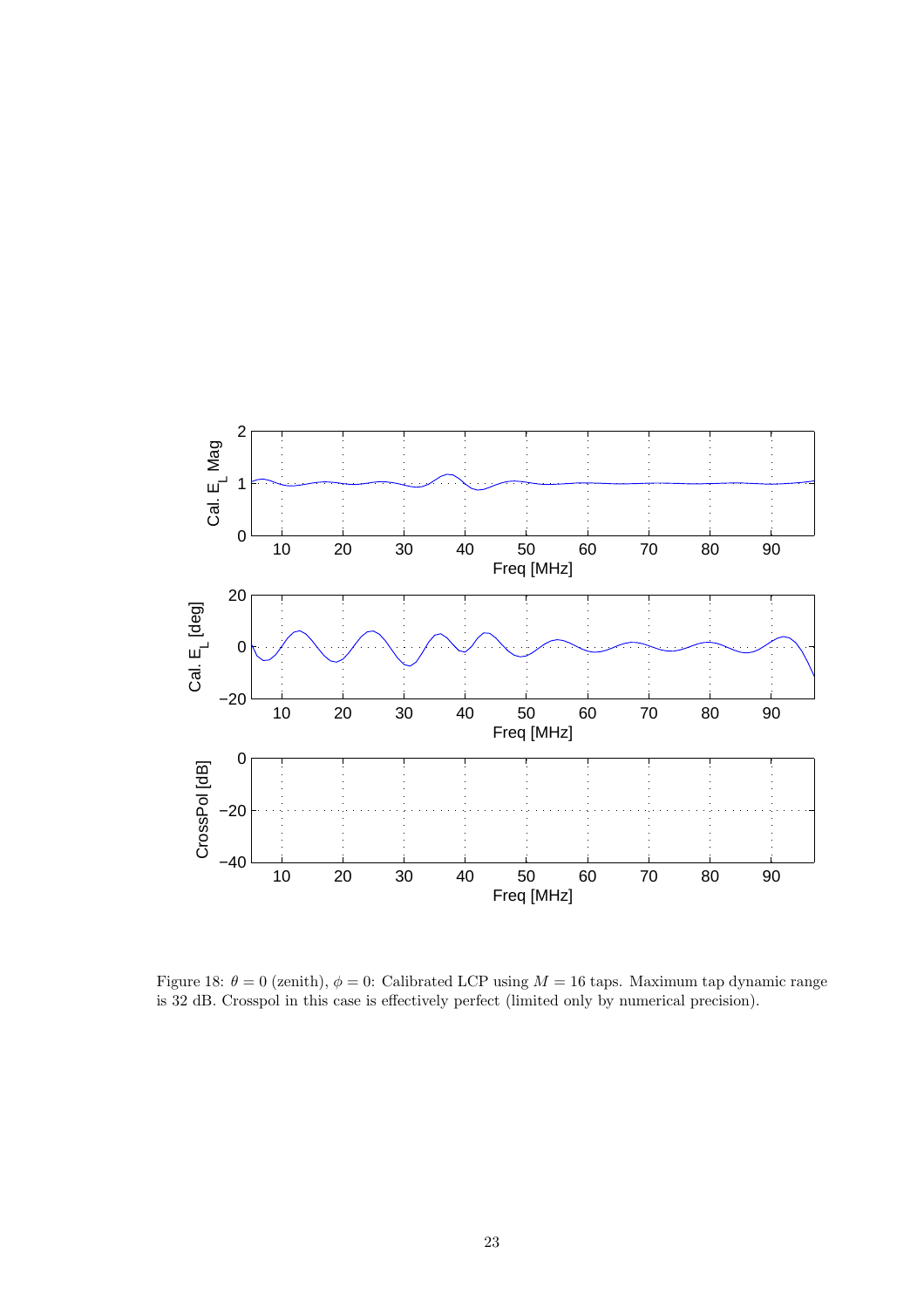

Figure 19:  $\theta = 10^{\circ}$ ,  $\phi = 0$ : Calibrated LCP using  $M = 16$  tap solution for  $\theta = 0^{\circ}$ .

extent of the beam (i.e., over the entire beam field-of-view).

Figure 19 shows the result when a calibration obtained for the zenith is applied to  $\theta = 10^{\circ}$ ,  $\phi = 0$ . As expected, there is some degradation (compare to Figure 18), in particular we see the cross-pol rejection creeping up at high frequencies. Figures 20, 21, 22, and 23 show the same results for  $\theta = 30^{\circ}$ , 45°, 60°, and 74° respectively. We see that both the calibration accuracy and cross-pol rejection become seriously degraded between 45◦ and 60◦ .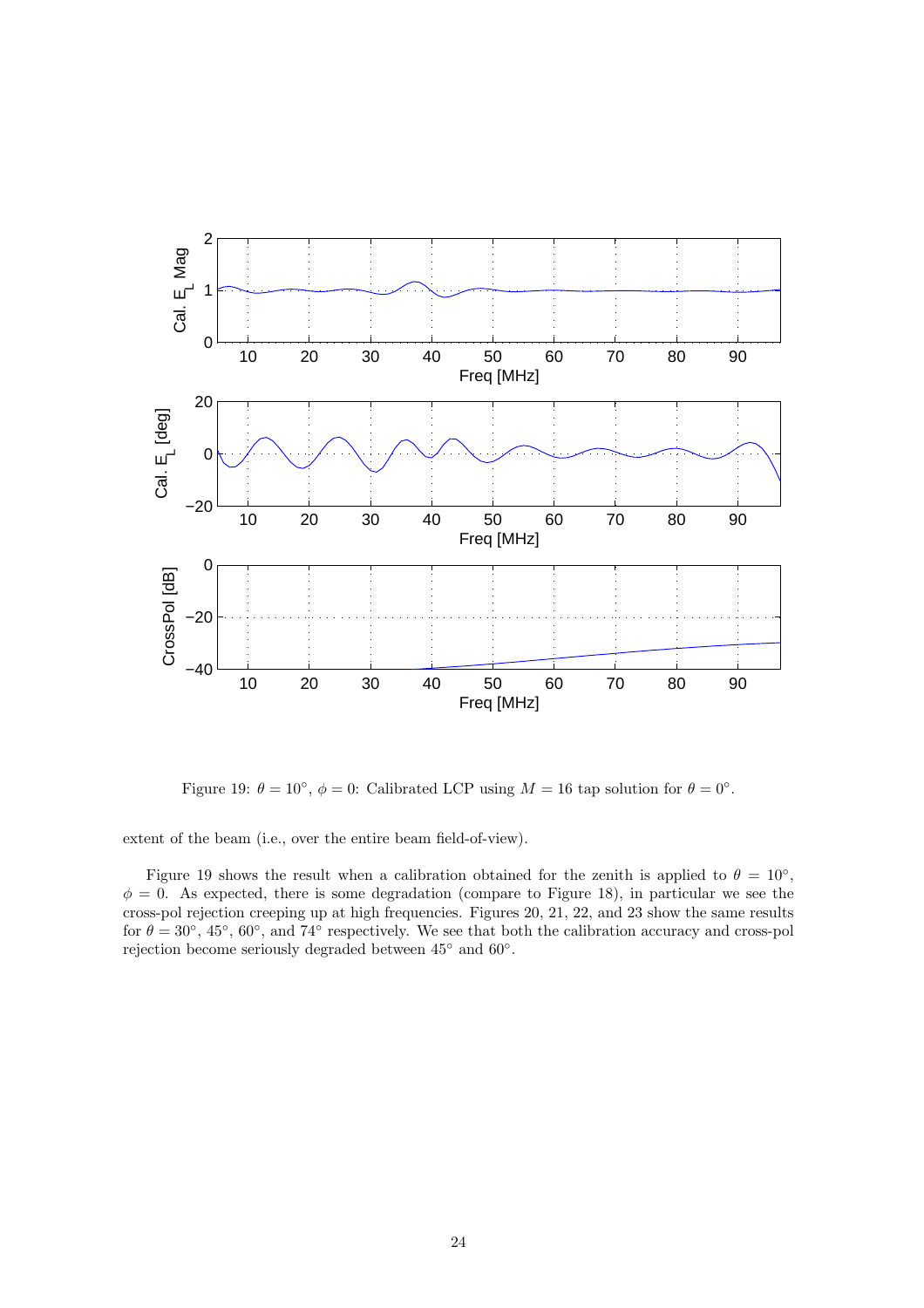

Figure 20:  $\theta = 30^{\circ}$ ,  $\phi = 0$ : Calibrated LCP using  $M = 16$  tap solution for  $\theta = 0^{\circ}$ .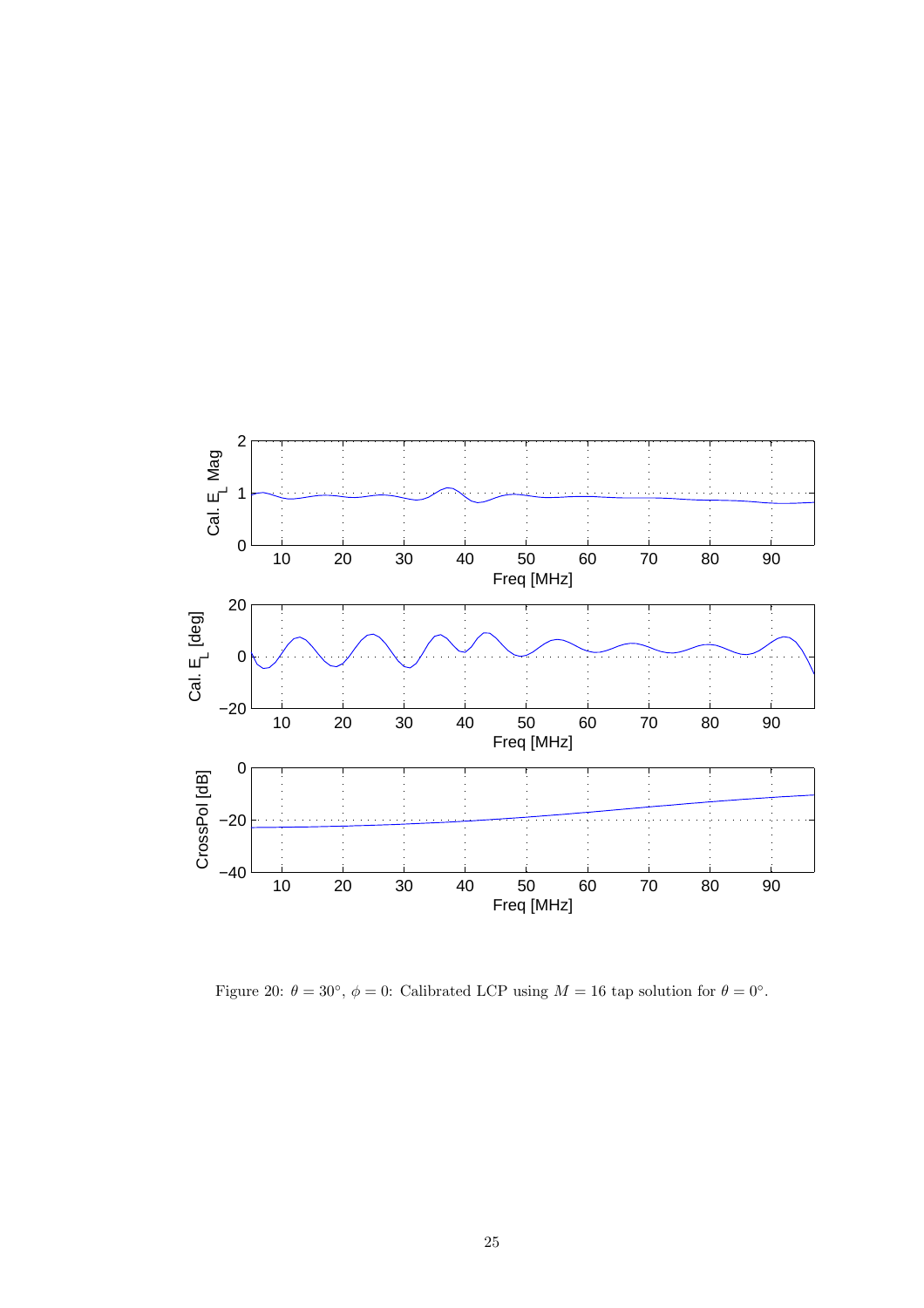

Figure 21:  $\theta = 45^{\circ}$ ,  $\phi = 0$ : Calibrated LCP using  $M = 16$  tap solution for  $\theta = 0^{\circ}$ .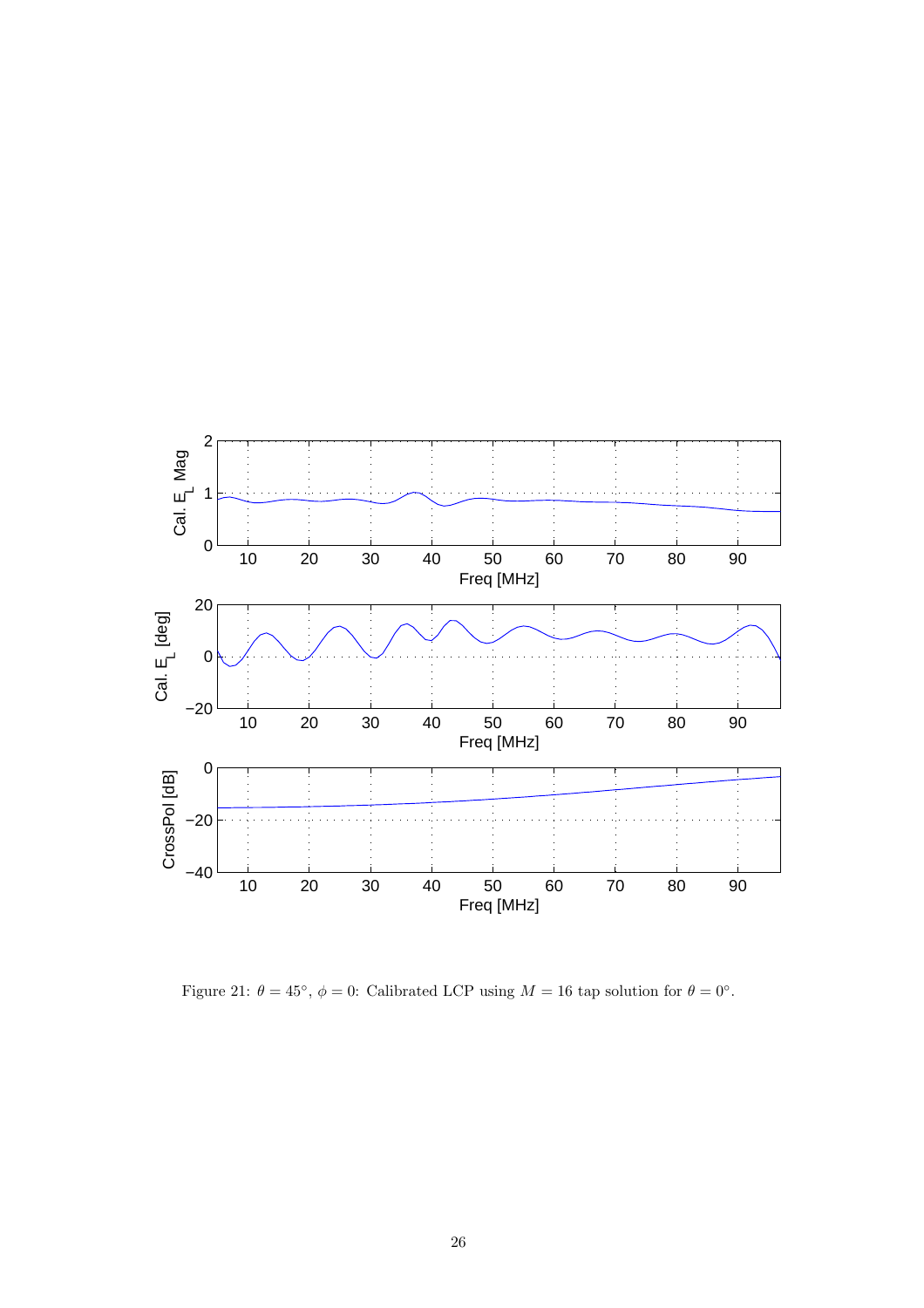

Figure 22:  $\theta = 60^{\circ}$ ,  $\phi = 0$ : Calibrated LCP using  $M = 16$  tap solution for  $\theta = 0^{\circ}$ .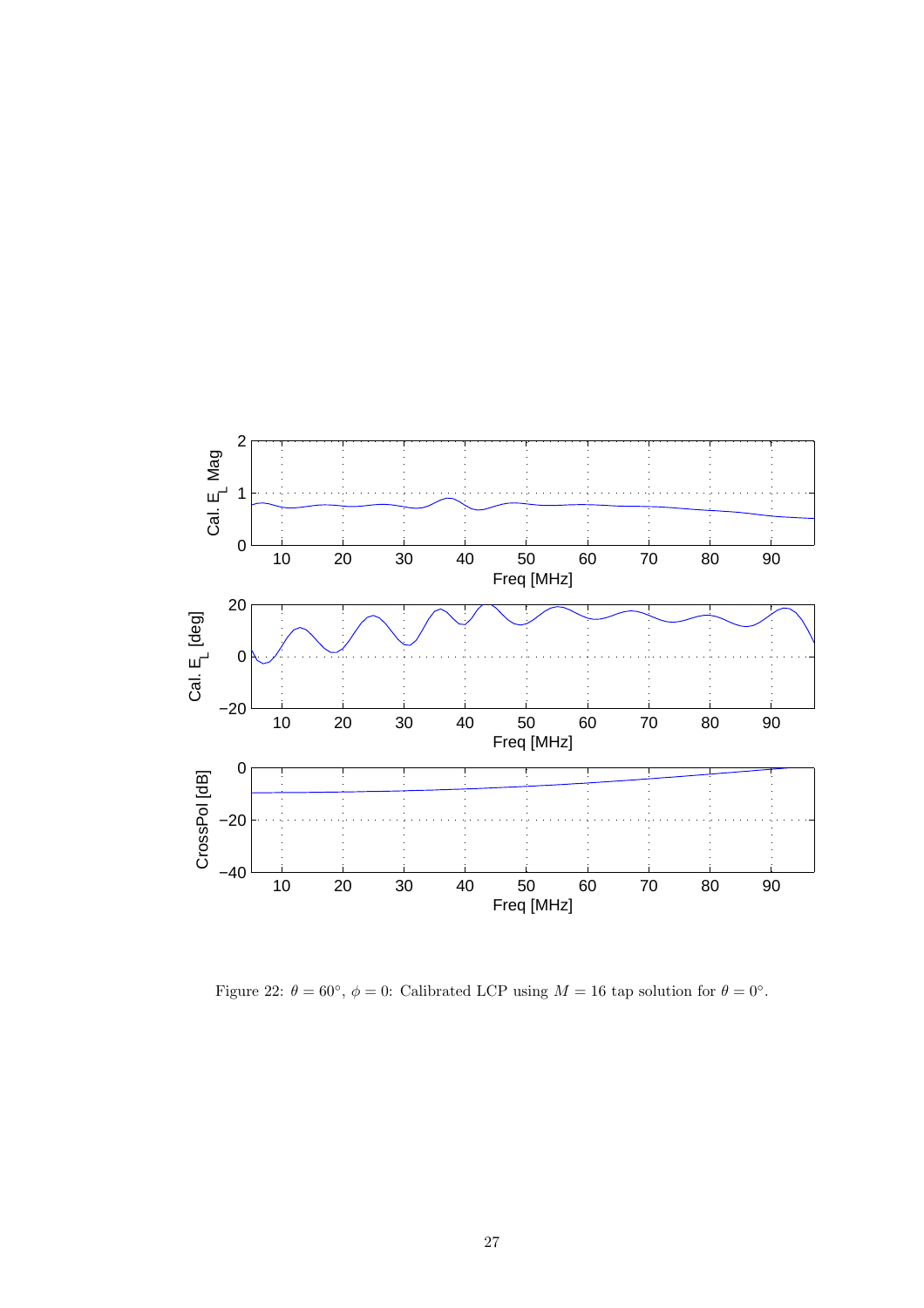

Figure 23:  $\theta = 74^\circ$ ,  $\phi = 0$ : Calibrated LCP using  $M = 16$  tap solution for  $\theta = 0^\circ$ . Note modified scales in lower two plots.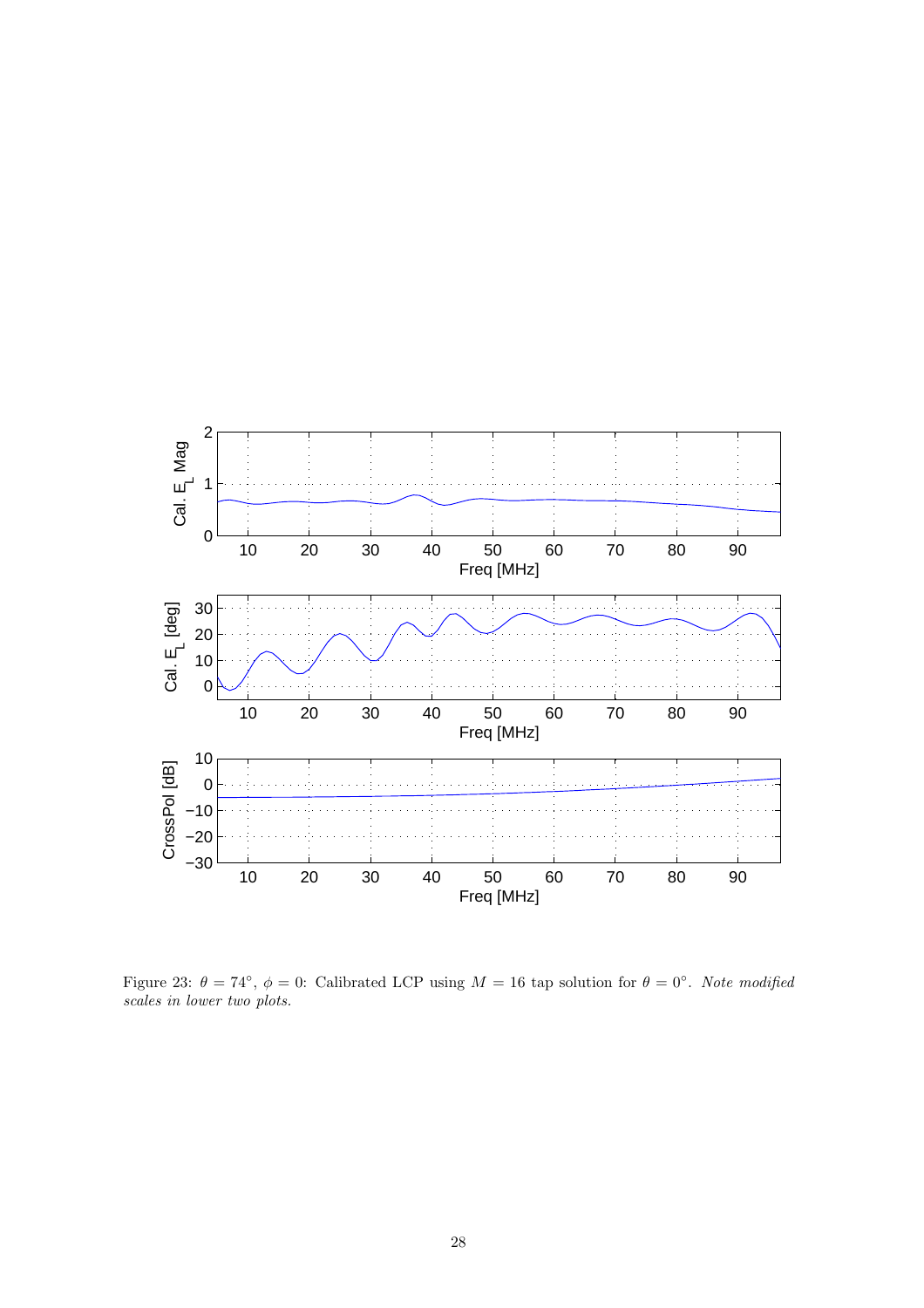## A NEC-2 Model & Input File

The NEC input file which defines the antenna used in this study follows:

```
CM Inverted V dipole with unit voltage source over a infinite PEC ground plane
CM Orthogonal dipole loaded with 100 ohm
CE
GW 1 12 -1.252 0.000 +0.298 -0.071 0.000 +1.510 0.015
GW 2 1 -0.071 0.000 +1.510 +0.071 0.000 +1.510 0.015
GW 3 12 +0.071 0.000 +1.510 +1.252 0.000 +0.298 0.015
GW 4 12 0.000 -1.252 +0.298 0.000 -0.070 +1.490 0.015
GW 5 1 0.000 -0.070 +1.490 0.000 +0.070 +1.490 0.003
GW 6 12 0.000 +0.070 +1.490 0.000 +1.252 +0.298 0.015
GE 1
GN 1
EK 0
EX 0 2 1 0 1
LD 4 5 1 1 100.0 0.0
FR 0 93 0 0 5.0 1.0
XQ
```